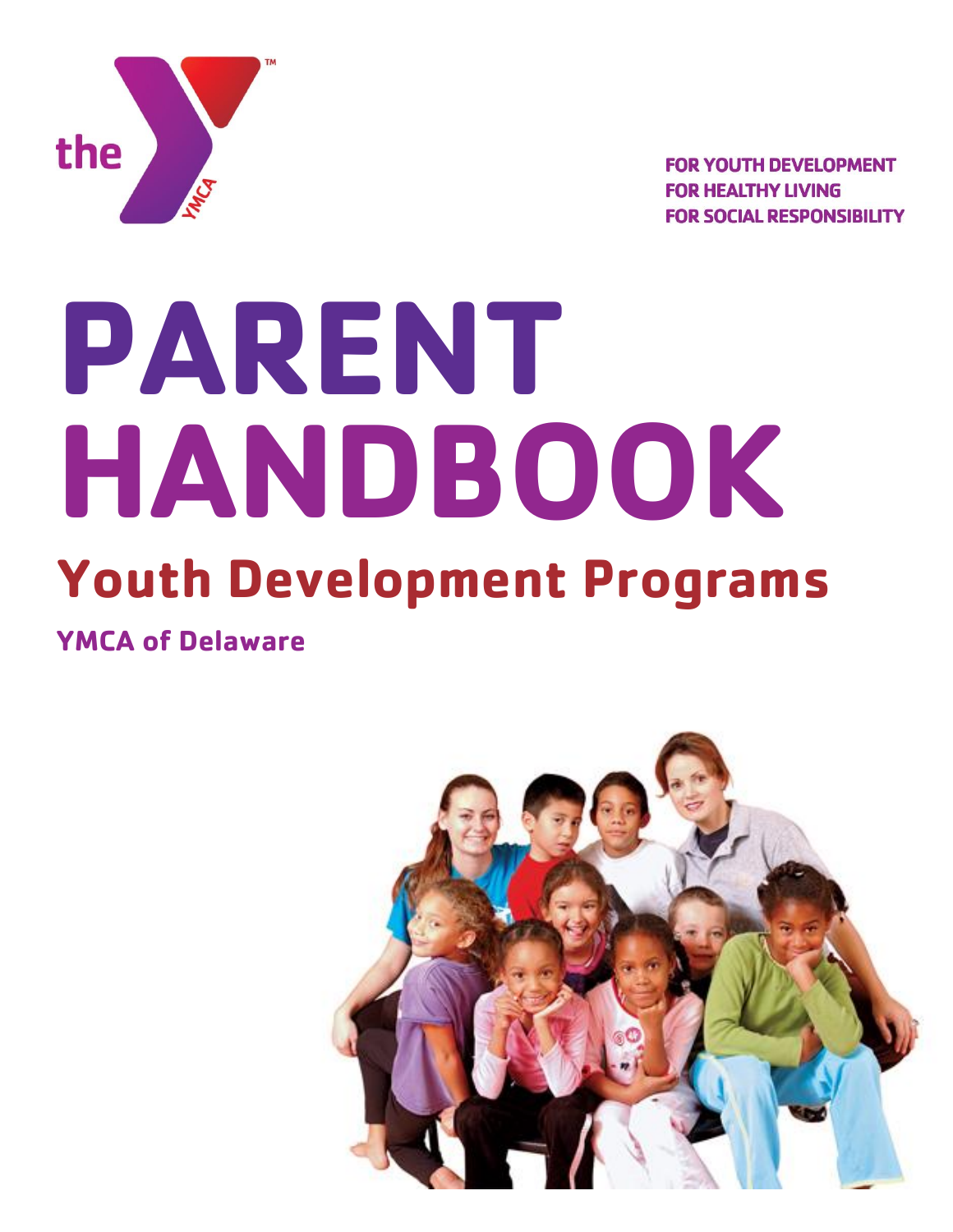## **Welcome**

Our centers are part of a worldwide organization devoted to excellence in early childhood education, before and after school enrichment, teen programs, and summer camping opportunities. We believe that every child should be able to grow as individuals and thrive in their environment. Our programs provide opportunities for your child to build self-esteem, try new things, and develop at their own pace all while making new friends and receiving care from compassionate and competent staff.

We encourage your support and partnership with us for the care of your child. This handbook is meant to serve as an introduction to our programs and to extend a warm welcome. We hope you find it informative and refer to it often during your time with the Y. We welcome parents to actively participate in our program and community events, and we encourage your thoughts and suggestions at any time. Please visit our website to learn more about the Y – [www.ymcade.org.](http://www.ymcade.org/)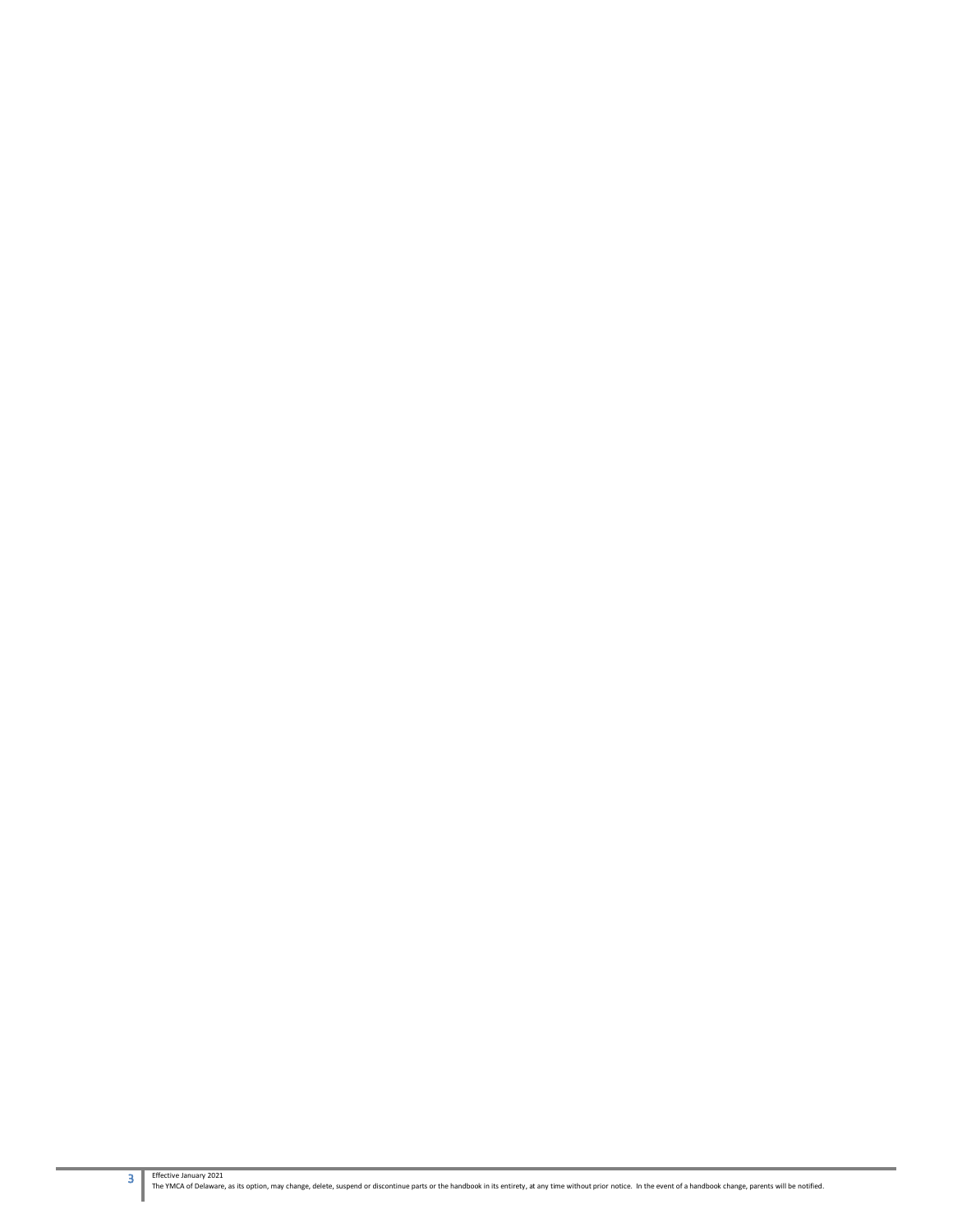## Table of Contents

| <b>Organizational Information</b>              | pages 5-6   |
|------------------------------------------------|-------------|
| <b>Our Mission</b>                             |             |
| Program Philosophy                             |             |
| Program Goals & Outcomes                       |             |
| <b>Inclusion Policy</b>                        |             |
| <b>Sharing of Concerns</b>                     |             |
| Governing Body                                 |             |
| Our Youth Development Staff Team               |             |
| <b>Equal Opportunity Provider</b>              |             |
| Lost & Found                                   |             |
| <b>Enrollment &amp; Children's Records</b>     | pages 6-10  |
| <b>Enrollment Periods</b>                      |             |
| Memberships and Discounts                      |             |
| <b>Waiting List</b>                            |             |
| Enrollment                                     |             |
| <b>Physical Examinations</b>                   |             |
| Placement                                      |             |
| <b>Child to Staff Ratios</b>                   |             |
| <b>Account Privacy &amp; Changes</b>           |             |
| Authorized Pick-up & Emergency Contact Changes |             |
| Confidentiality                                |             |
| <b>Observation of Child Progress</b>           |             |
| <b>Program Transitions</b>                     |             |
| <b>Termination of Care</b>                     |             |
| Dismissal from the Program                     |             |
| <b>Payment Procedures</b>                      | pages 10-11 |
| Program Deposits/Registration Fees             |             |
| <b>Payment Dates</b>                           |             |
| <b>Billing Options</b>                         |             |
| Late Payments                                  |             |
| Financial Assistance (Open Doors)              |             |
| Purchase of Care                               |             |
| Absences                                       |             |
| <b>Parent Involvement</b>                      | pages 11-12 |
| <b>Family Participation</b>                    |             |
| Parent/Staff Collaboration                     |             |
| <b>Parent Communication</b>                    |             |
| Parent's Right to Know                         |             |
| <b>Evaluation of Program</b>                   |             |
| <b>Closures &amp; Delays</b>                   | page 12     |
| <b>Hazardous Weather Conditions</b>            |             |
| <b>Holidays &amp; Closures</b>                 |             |
| <b>Program Activities</b>                      | pages 12-14 |
| The Role of Play                               |             |
| <b>Outdoor Play</b>                            |             |
| <b>Physical Activity</b>                       |             |
| Personal Cell Phone & Technology Policy        |             |
| <b>Field Trips</b>                             |             |
| Transportation                                 |             |
| Swimming                                       |             |
| <b>Swim Testing Procedures</b>                 |             |

| Your Child's Day                                      | page 15                                          |
|-------------------------------------------------------|--------------------------------------------------|
| Program Schedules & Daily Activities                  |                                                  |
| What to Wear                                          |                                                  |
| What to Leave at Home                                 |                                                  |
| <b>Special Events</b>                                 | page 15                                          |
| <b>Birthdays</b>                                      |                                                  |
| <b>Family Events</b>                                  |                                                  |
| Meals at the Y                                        | pages 15-16                                      |
| Food Program Participation & Mealtimes                |                                                  |
| <b>Food for Special Events</b>                        |                                                  |
| Menus                                                 |                                                  |
| <b>Food Substitutions</b>                             |                                                  |
| Non-Discrimination in Food Service                    |                                                  |
| <b>Behavior Procedures</b>                            | pages 16-18                                      |
| <b>Behavior Code of Conduct</b>                       |                                                  |
| <b>Behavior Guidelines</b>                            |                                                  |
|                                                       | Positive Behavior Management Procedures          |
| <b>Prohibited Discipline Practices</b>                |                                                  |
| <b>Safety Practices</b>                               | pages 18-20                                      |
| Accidents & Injuries                                  |                                                  |
|                                                       | Child Abuse & Neglect Mandatory Reporting        |
| Child Protection Information for Parents              |                                                  |
| <b>YMCA Security</b>                                  |                                                  |
| <b>Prohibited Items</b>                               |                                                  |
| <b>Emergency Preparedness Training &amp; Drills</b>   |                                                  |
| Drop Off Procedures                                   |                                                  |
| Pick Up Procedures                                    |                                                  |
|                                                       | Photographs, Videotapes, and/or Voice Recordings |
| <b>Health &amp; Sanitation Practices</b>              | pages 21-23                                      |
| Hand Washing                                          |                                                  |
| <b>Sanitation Practices</b>                           |                                                  |
| <b>Illness Policy</b>                                 |                                                  |
|                                                       | Notification of Possible Communicable Illness    |
| <b>Health Care Consultation</b>                       |                                                  |
|                                                       |                                                  |
| <b>Dispensing Medication</b><br><b>Food Allergies</b> |                                                  |
| <b>Community Partnerships</b>                         | pages 23-24                                      |
|                                                       |                                                  |
| American Camp Association                             |                                                  |
|                                                       | Coordinated Approach to Child Health (CATCH)     |
| <b>Delaware Stars for Early Success</b>               |                                                  |
| <b>Food Bank of Delaware</b>                          |                                                  |
| Foster Grandparent Program                            |                                                  |
|                                                       | Nemours Bright Start Early Literacy Program      |
| <b>PNC Financial Literacy</b>                         |                                                  |
| <b>Read Aloud Delaware</b>                            |                                                  |
| <b>School District Partnerships</b>                   |                                                  |
|                                                       | State of Delaware - Child Mental Health Services |
| <b>Walmart Foundation</b>                             |                                                  |
| <b>Parent Resources</b>                               | page 25                                          |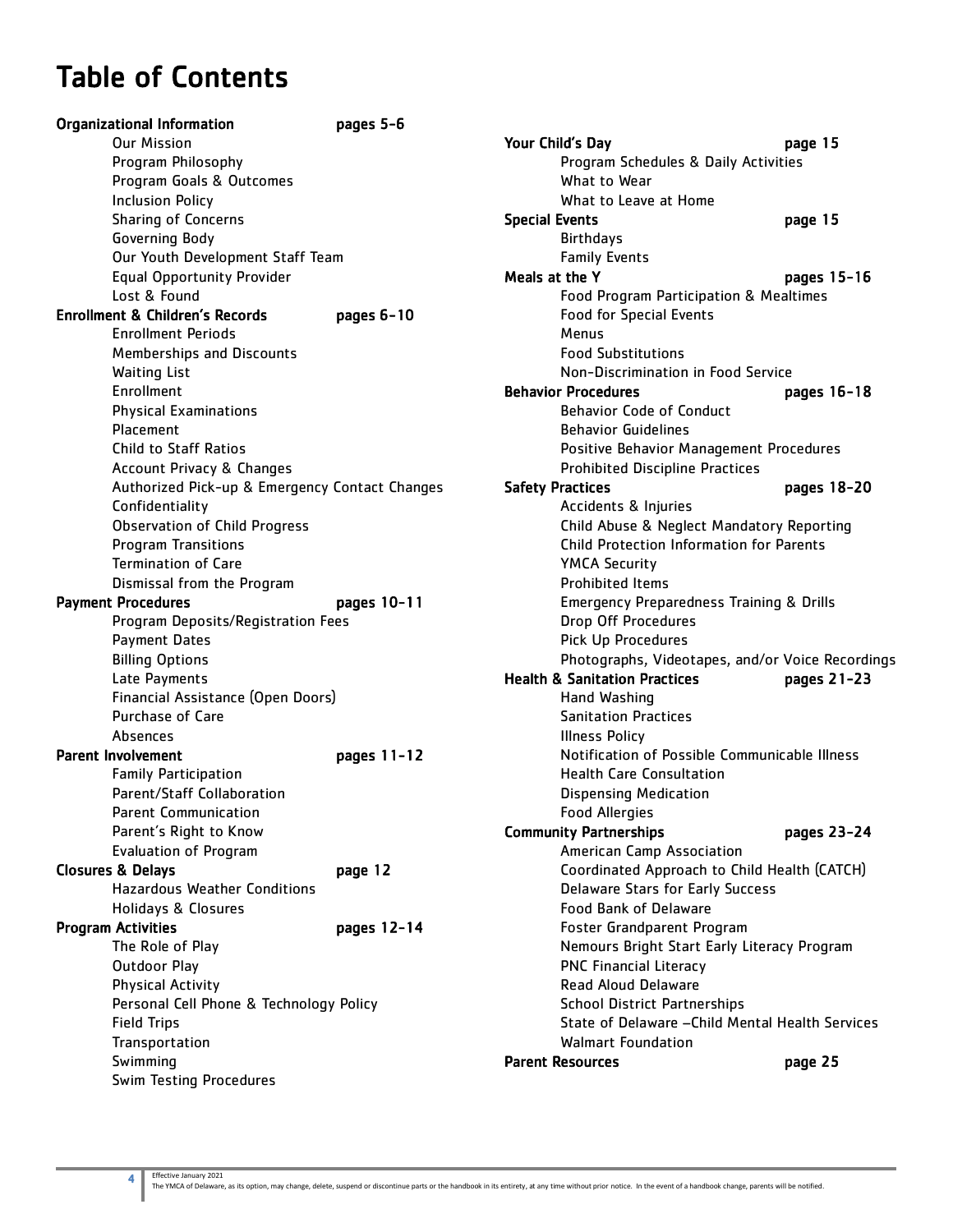## Organizational Information

#### Our Mission

To empower youth, foster healthy living, and promote strong communities.

#### Program Philosophy

Youth Development, Healthy Living and Social Responsibility are the key components that we develop and foster in every aspect of your child's day. Learning occurs spontaneously through children's play.

We provide daily activities that encourage physical, social, emotional, language, and cognitive development. These activities are designed to reflect the children's cultures and communities and to help your child develop at his or her own pace. Activities include opportunities to utilize familiar and new materials, pictures, and experiences. Weekly activity plans are prepared in accordance with these goals and developmentally appropriate practices. To ensure we provide a comprehensive program, your child will experience:

- Multiple daily opportunities for active physical play such as active games, sports, dancing, running, jumping, climbing, or exploring the environment. When possible, these activities will take place outdoors.
- Daily opportunities for socialization, conversation, relaxation, and quiet activities such as board or card games, reading or studying.
- Weekly opportunities to participate in projects that require an extended time period to complete in such topics as science, math, social studies, language arts, cooking, drama, creative arts, or music.
- Opportunities to take responsibility consistent with their ages for choosing, planning, completing, and evaluating their own activities. Such activities will include scheduled activity blocks, child's choice activities and self-interest time.
- Enriched and Diverse activities that reflect the various communities, languages, and cultures of the children in attendance.

#### Program Goals & Outcomes

Sense of Belonging – Youth are connected to and feel supported by peers and staff.

Sense of Achievement – Youth learn and develop important skills resulting in increased confidence and self-esteem. Building Relationships – Youth make new friends and are supported by positive adult role models.

#### Inclusion Policy

The Y recognizes the communities in which we serve have a variety of needs and cultural backgrounds. We strive to ensure all members, visitors, and participants are treated with mutual respect and foster a sense of community that continues beyond the front door.

The Y embraces an inclusion approach that strives to provide opportunities for all children to actively participate in all aspects of our programming. We support the inclusion of children who require additional support due to a physical, cognitive, social, or emotional need. Reasonable accommodations are made when possible. We respect and value input from parents and encourage them to be part of the decision-making process for their child. The Y requests IFSP/IEP and/or behavioral plans be provided to us during enrollment so we may effectively meet the needs of the child.

In addition, we welcome children whose primary language is not English. The program staff will work to learn key phrases and simple conversational words to make communication easier with children and families we serve.

The Y's goal is to create an environment in which all children are valued and respected to support their unique and optimal learning and development. To accomplish this goal, the Y often consults with early intervention professionals to further support families when possible.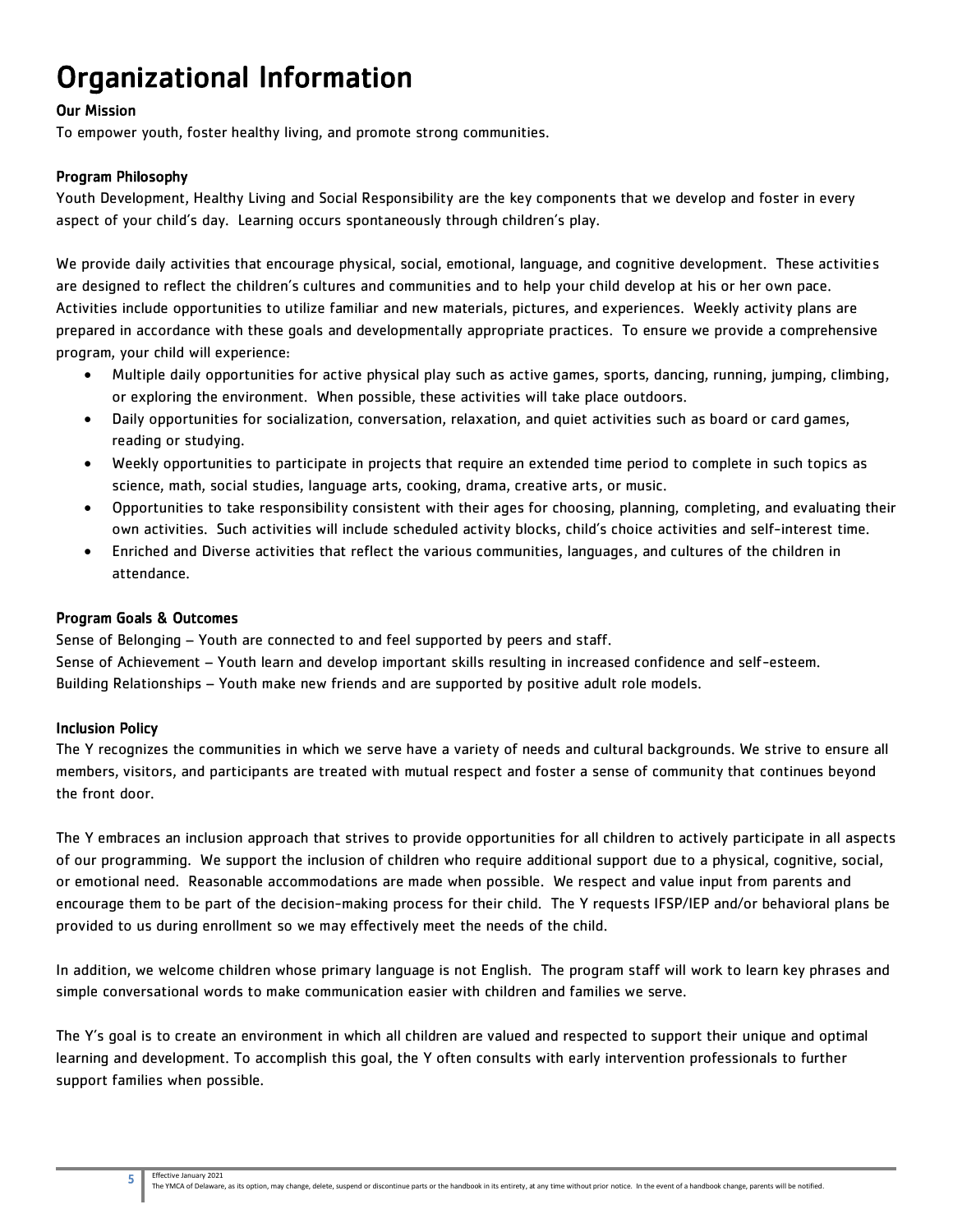#### Sharing of Concerns

In a partnership with parents, the YMCA is committed to the well-being of each and every child in our care. Our policies and procedures reflect that commitment. We welcome any questions, concerns or comments. Should you have any question or concern, please see the Program Director immediately. If you still have questions or concerns after speaking with the Program Director, you may request to speak with the Branch Executive Director. If you still have concerns, please contact the Vice President of Youth Development.

YMCA of Delaware has selected Ethics Point to provide parents with simple, risk-free ways to anonymously and confidentially report activities that may involve criminal conduct or violations of the YMCA of Delaware Code of Conduct. All reports submitted through Ethics Point will be handled promptly and discreetly with the objective of correcting the situation being reported. A link to the Ethics Point reporting site can be found on the YMCA of Delaware's website, [www.ymcade.org.](http://www.ymcade.org/) No retaliatory action will be taken against anyone for reporting or inquiring in good faith about potential breaches of the YMCA of Delaware policies or for seeking guidance on how to handle suspected breaches.

#### Governing Body

YMCA Youth Development sites are governed by the YMCA of Delaware. As a non-profit charitable organization, the YMCA is managed by a volunteer board with members from our local community. Additional information for officers of the YMCA of Delaware is available on the YMCA's webpage.

#### Our Youth Development Staff Team

The Y's dedicated staff members strive to make a positive difference in the lives of children and teens. We hire individuals who have experience working with children and teens and are committed to their educational success. Each staff person employed by the Y shares unique talents and interests to be shared with the wide range of youth we serve. Our staff members meet the State of Delaware's requirements for their positions. Y Youth Development staff receive nine or more hours of professional and personal development training in topics relevant to education and their assigned age-group. Additional trainings include First Aid, CPR and AED, Child Abuse Prevention and Mandated Reporting, Sexual Harassment Prevention and Blood Borne Pathogen Management. All staff must pass a background check including: FBI fingerprints, National Child Abuse Registry, National & State Sex Offender Registry, and reference checks.

#### Equal Opportunity Provider

The YMCA is an equal opportunity provider. Applications for enrollment are accepted without regard to race, color, national origin, gender, age, sex, pregnancy, marital status, sexual orientation, gender identity or expression, religion, creed, disability, veteran's status, or other protected class. We celebrate diversity and understand our children benefit through an enriched and diverse learning environment.

#### Lost & Found

Should your child lose a personal item, please inquire with the staff members as soon as possible. All items must be labeled with your child's first and last name. Unclaimed items are given to charity after a reasonable period of time. We strongly encourage parents not to send their child with money, jewelry, electronic devices, cell phones, expensive clothing or other valuables that cannot be easily replaced or may be lost, damaged or stolen. The YMCA of Delaware is not responsible for any lost, damaged or stolen items.

## Enrollment & Children's Records

#### Enrollment Periods

6

New participants are accepted during specific enrollment periods and throughout the year when space is available. New families are encouraged to tour our facilities and programs before enrolling. A fully complete registration application, and all supporting documentation, must be submitted to register in the Program. Children will not be allowed to attend until all required information has been received and verified by the Program Director.

#### Effective January 2021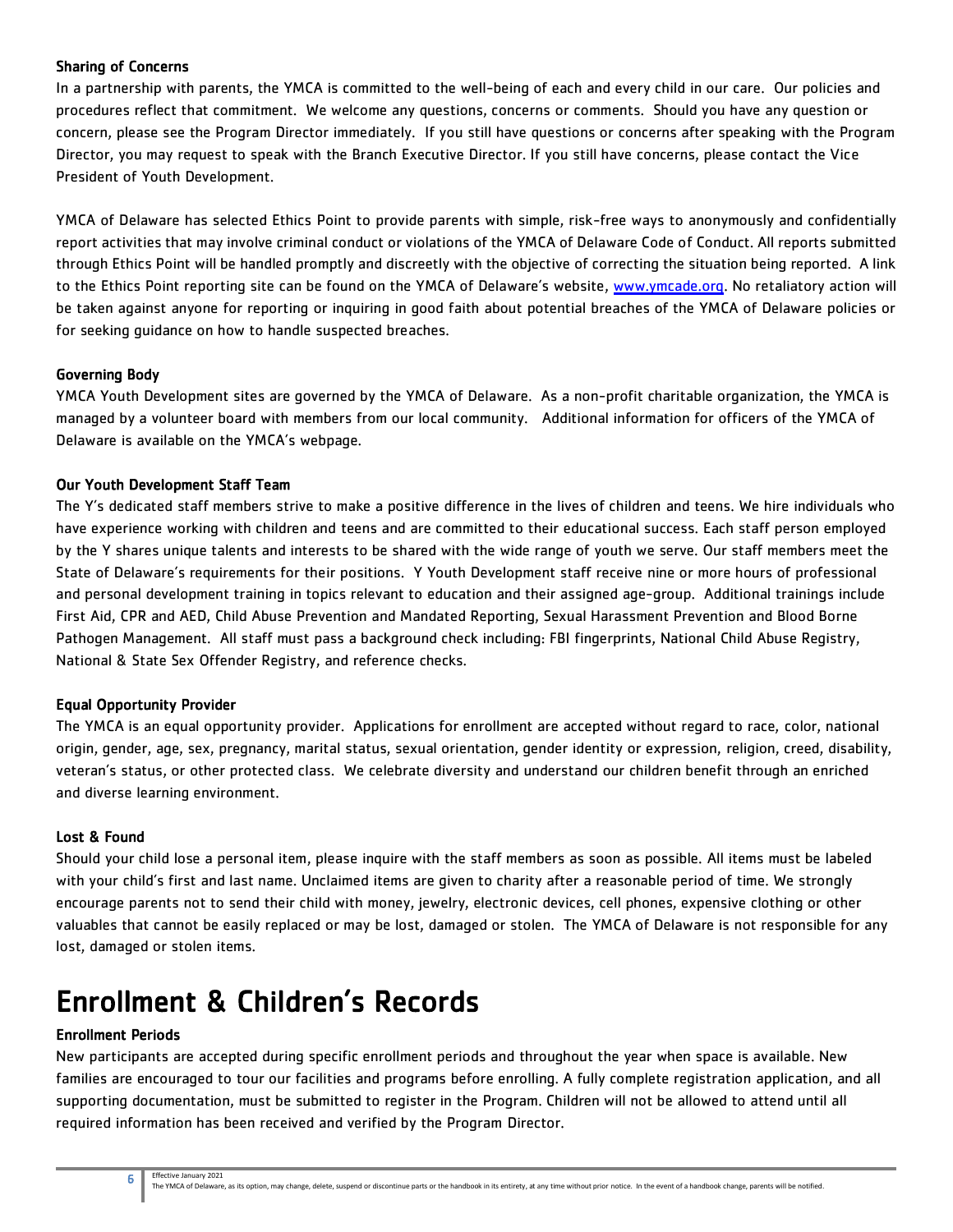The annual enrollment periods for each program start:

| Summer Day Camp                                      | February |
|------------------------------------------------------|----------|
| Before & After School Enrichment                     | Mav      |
| Giant Step Preschool                                 | April    |
| Early Childhood Programs/Full Day Preschool Programs | November |

Each Youth Development program holds an annual enrollment period for current families. Please inquire at your local YMCA branch for more details. A fully completed application must be submitted to register. Early enrollment is highly encouraged.

#### Memberships & Discounts

The YMCA encourages its partners and members to actively participate in our mission to empower youth, foster healthy living, and promote strong communities. As a benefit, our members are given exclusive discounts and access to all Y programming, events, and facilities. To be eligible for this benefit for youth development programming, an active Household Membership must be purchased. Memberships cannot be placed on hold if a member of your household is registered for current or future programming. Any deposits paid will not be available for transfer or refund should a change in membership status occur. Please refer to your registration and membership contract for more information.

#### Waiting List

Waiting lists are maintained for each program, classroom, or age group that reaches capacity. A complete registration application is needed to place a child on the waiting list. When an opening becomes available, parents/guardians will be contacted. Parents have two business days to accept the opening and enroll the child.

#### Enrollment

Prior to enrollment, a member of our staff team will review your registration information and provide basic center and staffing information. Parents are encouraged to ask questions, inquire about volunteer opportunities, and become familiar with our program. Registrations are accepted on a first come, first serve basis. Registration applications must have all required information and supporting documents submitted to be considered enrolled and allowed to attend the program. Space is limited. All past due balances must be paid prior to registration/enrollment.

To start your child's experience, their file must include the following:

- Complete Program Registration
- Current physical exam with up-to-date immunizations, TB screening & lead screening signed by the physician
- Food Program Enrollment Form (when required)
- First payment
- Purchase of Care authorization form/information (when applicable)

#### Physical Examination

An annual physical with up-to-date immunization record and proof of lead and TB screenings are required for all children at the time of enrollment. Children in our Full Day Child Care programs must have proof of a physical every 12 months. Children in our School Age, Teen & Camp programs must submit a current physical at the time of enrollment and are encouraged to submit annual physicals.

#### Placement

After completing all the required documents for enrollment, your child will join a classroom or group with children of similar age and developmental level. Many factors are taken into consideration when choosing the best classroom or group placement for a child including the child's developmental stage, age, level of maturity and previous experiences in a group setting.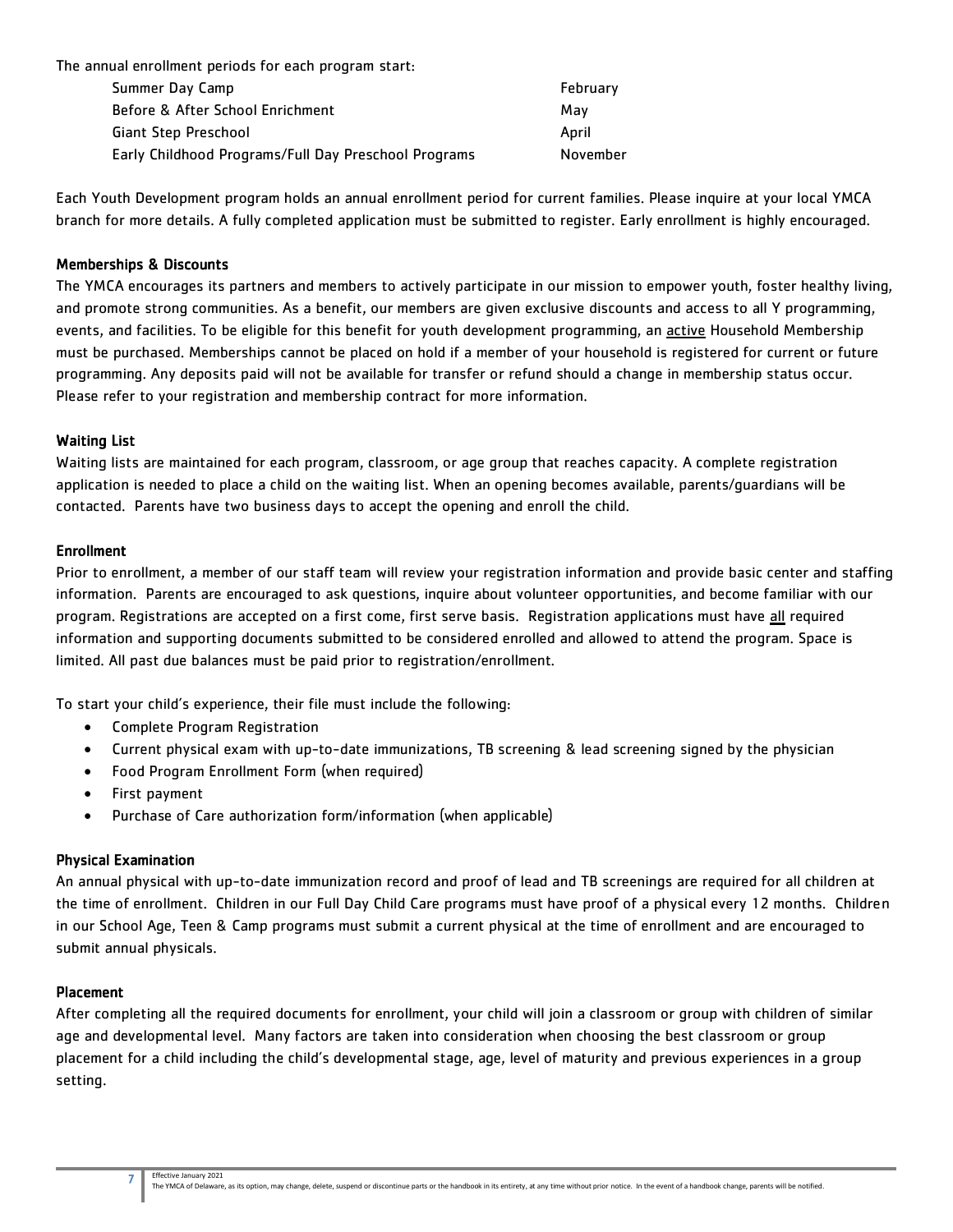#### Child to Staff Ratios

YMCA youth programs meet or exceed all child to staff ratios set forth by the State of Delaware's Office of Child Care Licensing and/or the American Camp Association. Ratios may be lower for field trips and routine program outings. The specific ratios and maximum group sizes for each program are as follows:

Licensed Early Childhood and Giant Step Programs

| Age Group                                         | <b>Staff to Child Ratio</b> | <b>Maximum Staff to Child Size</b> |
|---------------------------------------------------|-----------------------------|------------------------------------|
| Infants (under 12 months)                         | 1:4                         | 2:8                                |
| Young Toddler (12-23 months)                      | 1:6                         | 2:12                               |
| Older Toddler (23-35 months)                      | 1:8                         | 2:16                               |
| Young Preschool Child (36-47 months)              | 1:10                        | 2:20                               |
| Older Preschool Child (48 months or older and not | 1:12                        | 2:24                               |
| yet attending kindergarten or higher)             |                             |                                    |

Licensed Before & After School Enrichment, and Summer Day Camp (primarily indoors)

| Age Group                                           | <b>Staff to Child Ratio</b> | <b>Maximum Staff to Child Size</b> |
|-----------------------------------------------------|-----------------------------|------------------------------------|
| Older Preschool Child (48 months or older and not   | 1:12                        | 2:24                               |
| yet attending kindergarten or higher)               |                             |                                    |
| School-age child (attending kindergarten or higher) | 1:15                        | 1:30                               |

Summer Day Camp (primarily outdoors)

| Age Group       | <b>Staff to Child Ratio</b> |
|-----------------|-----------------------------|
| Grades $K-1$    | 1.6                         |
| Grades $2 - 3$  | 1:8                         |
| Grades 4 and up | 1:10                        |

#### Account Privacy & Account Changes

The YMCA of Delaware strives to protect the personal information of our program participants. The following information explains how child care accounts are set up in the YMCA system.

- The parent/legal guardian listed first on the registration form will be considered the "primary" YMCA account holder and will be the first line of communication.
- The primary YMCA account holder will be held responsible for all account balances.
- The primary YMCA account holder will be the only person with the ability to make changes to addresses\* or other contact info, payment information, schedule of care provided, cancelation of care, etc. unless a Court Order is in place (\*Receipts will print with the primary account holder's name and address information regardless of who makes the payment. Primary account holders who do not want their address shared with another party should not allow others to make payments on their behalf). If, at any time, your address or any phone numbers change, please *inform the* administration and your child's teachers immediately.

#### Authorized Pick-up & Emergency Contact Changes

The YMCA of Delaware will follow all child custody court orders for children within our child care programs when they are provided by the parent/legal guardian. Both parents are permitted to authorize the addition and/or removal of emergency contacts and authorized pick-up people under the following conditions:

There is no active child custody court order on file with the YMCA.

AND

The parent is listed on the original registration form.

The YMCA of Delaware reserves the right to limit the child's emergency contacts and/or pick-up list to only the parents/legal guardians and/or to remove the child from the program.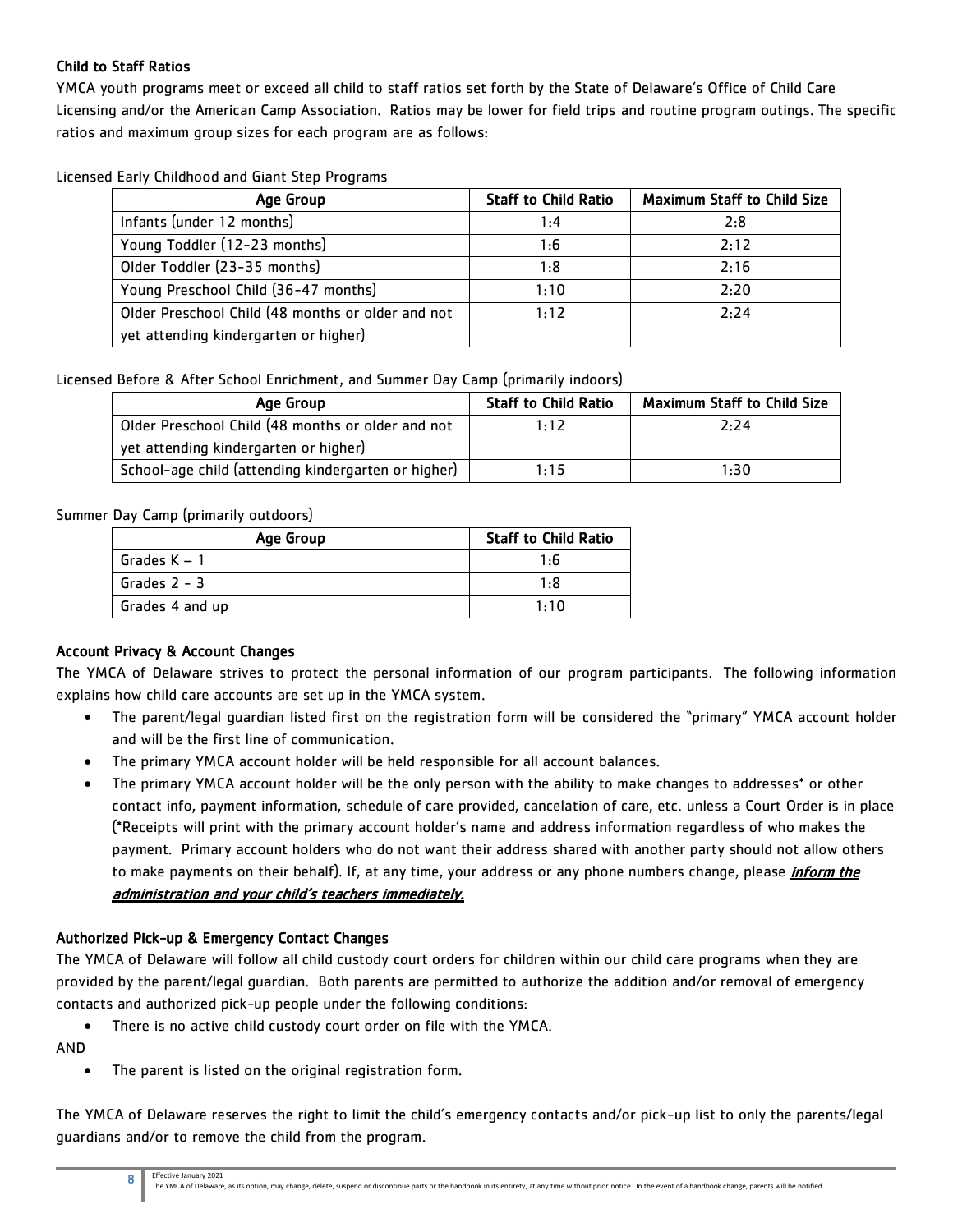#### Confidentiality

All children's records are confidential. Staff are not permitted to share your child's records (written, electronic or digital) with anyone without written parental consent or court order except when requested by state, local or other entities with statutory responsibilities for issues relating to the health, safety, and well-being of children. Custodial parents have access to their child's records upon written request and may request additional relevant information be added to the records.

#### Observation of Child Progress

All children are observed formally and informally to ensure staff members plan their curriculum goals and activities to support individualized learning. Staff observe, record and document children's development, participation and learning throughout the year. This is ongoing, systematic and gathered from natural play activities and realistic setting that reflects children's actual performance. We use a variety of methods such as observations, checklists, rating scales, and individually administered tests. The results are used to benefit children by informing sound decisions about children, teaching, and program improvement. When assessments identify concerns, appropriate follow-up, referrals or other interventions are used to support the child's success.

#### Program Transitions

Throughout the year, children in the programs will go through transitions in their care. The Y strives to make these transitions smooth and seamless by planning in advance, collaborating with parents, and preparing children for the changes. Parents will be notified in writing prior to the start of a transition.

#### Termination of Care

Parents are required to provide a minimum of ten business days written notice to the registrar/director prior to removing their child from enrollment in any YMCA Youth Development program. Purchase of Care families are required to provide five days written notice to disenroll. The Cancel, Add or Change form can be found on the Y Program landing page. Tuition for the final two weeks, plus any outstanding balance, is due within five business days. Unpaid balances will be sent to collections and/or reported to Purchase of Care. If your child is absent for more than five consecutive days without notice, parents will be contacted to determine the circumstances. In the event we are unable to reach anyone regarding the extended absence, the Y will consider the child to have voluntarily terminated care without notice.

#### Dismissal from the Program

While we work hard to ensure that each child in our program is successful, we reserve the right to disenroll any child at any time for any reason. Some of the reasons for involuntary dismissal might include:

Failure to adapt - Most children adapt to a new program within a few weeks. If a child fails to adapt to our program, even though an effort has been made by parents and the staff to integrate him/her into the program, the child may be disenrolled so that his or her parents can find alternate care for their child.

Aggressive/disruptive behavior - If a child's behavior is aggressive, hurtful to others, or disruptive to the program, the child may be disenrolled at the discretion of the center. Please refer to specific information on our behavior management procedures.

Failure to pay tuition – Children shall be dismissed from the program should tuition not be paid per program policies. Please refer to specific information on our payment procedures.

Abusive/disruptive behavior by parents – We reserve the right to immediately disenroll any child whose parent behaves in a manner that violates YMCA policies or procedures, or is destructive, disruptive, abusive, or malicious through their statements or actions toward the staff, their own child or other parents/children in the center.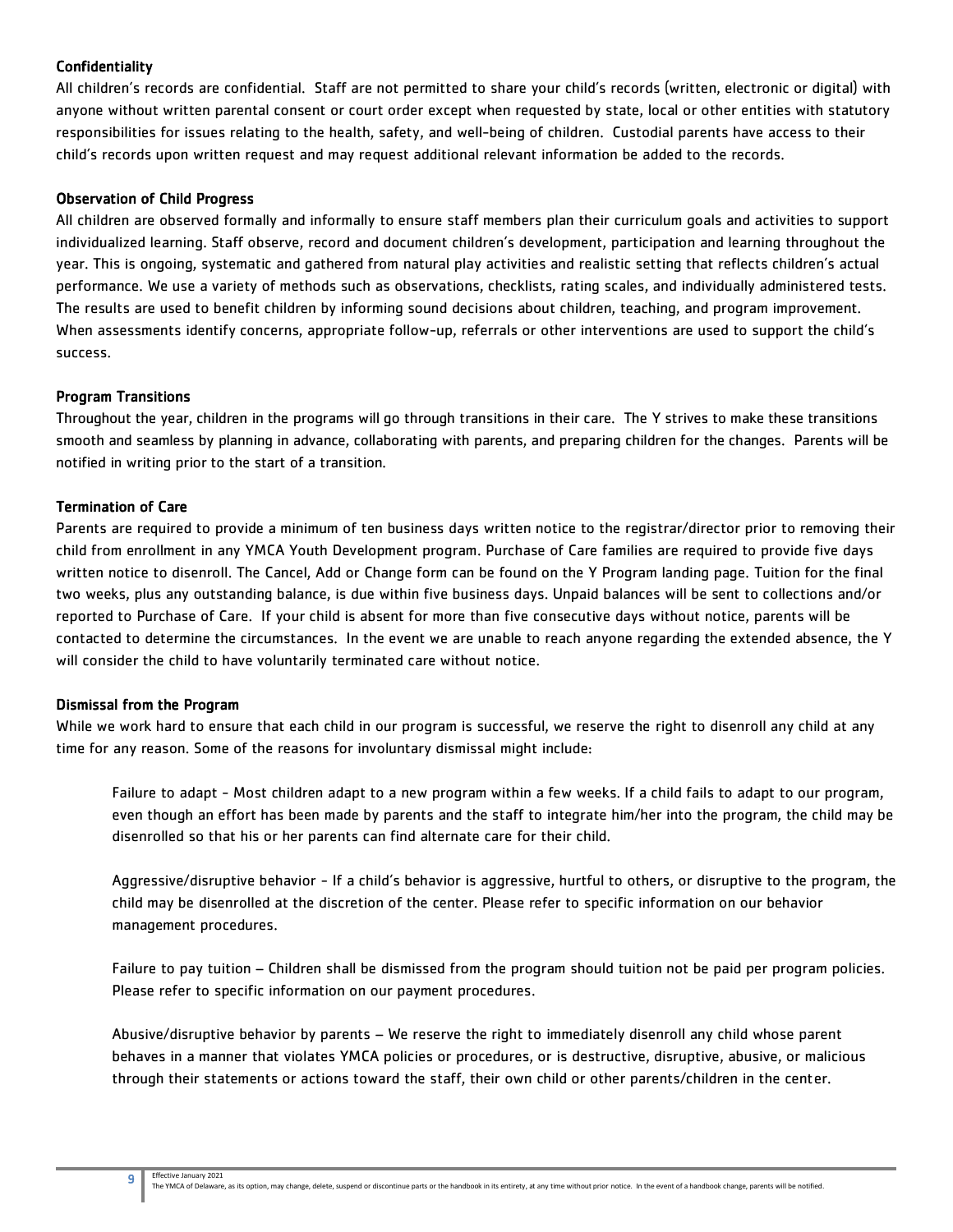Failure to maintain required paperwork – Parents are responsible for ensuring all information in their child's file is complete and accurate at all times. Failure to keep the program informed of changes or failure to submit required paperwork will result in your child's dismissal from the program.

Excessive late pick-ups – All children must be picked up prior to the program's operating hours. Repeated late pickups will result in your child's dismissal from the program.

Irreconcilable differences – The YMCA strives to partner with all parents to provide the highest quality care for children. If, at any time, mutually agreed upon expectations cannot be met, we reserve the right to disenroll the child to allow the parents to find an environment that better meets the needs of their child.

### Payment Procedures

#### Program Deposits and/or Registration Fees

All program deposits and/or registration fees are non-refundable and can not be applied to other programs, or additional weeks of care. If you need to change, cancel, or modify a week (including a change to membership status: cancel, hold or type), the Deposit paid will not be available for transfer or refund. Program registration fees are waived for Purchase of Care families. Please refer to your registration and membership contracts for more details.

#### Payment Dates

Payments are due on the dates established for each program. Routinely late payments will not be tolerated and will result in late fees and/or dismissal from care. We do not adjust payment due dates.

Payments are due on the 1st of each month for that month's care. Special arrangements can be made by contacting your branch.

#### Billing Options

Parents can choose from two convenient options for billing.

#### EFT Easy Payment Plan

EFT (Electronic Fund Transfer) Payments will be automatically deducted on the  $1st$  of the month from your checking, savings or credit card account.

#### Pay at Counter

Payments can be made using cash, credit card, or a check.

#### Late Payments

Payments are due on the dates established for each program. If a payment is made after the due date, a \$30 late payment fee shall be paid immediately regardless of payment arrangements. Purchase of Care families are excluded from this policy. Continual late payments will result in dismissing the child from the program. If your child is disenrolled from the program for any reason, re-enrollment will be based on availability and is not guaranteed. The YMCA does not offer payment agreements for past due balances. Please refer to your registration and membership contracts for more details.

#### Financial Assistance (Open Doors)

Our Y membership and programs are designed to be readily available to the public. Our financial assistance policy enables us to assist individuals who would like to participate but cannot afford the entire fee. Please visit the YMCA on the web at [www.ymcade.org](http://www.ymcade.org/) for more information on the financial assistance programs available, how to apply, and other Information.

#### Purchase of Care

10

Some YMCA programs are eligible for the State of Delaware Purchase of Care (POC) child care subsidy program. The Social

Effective January 2021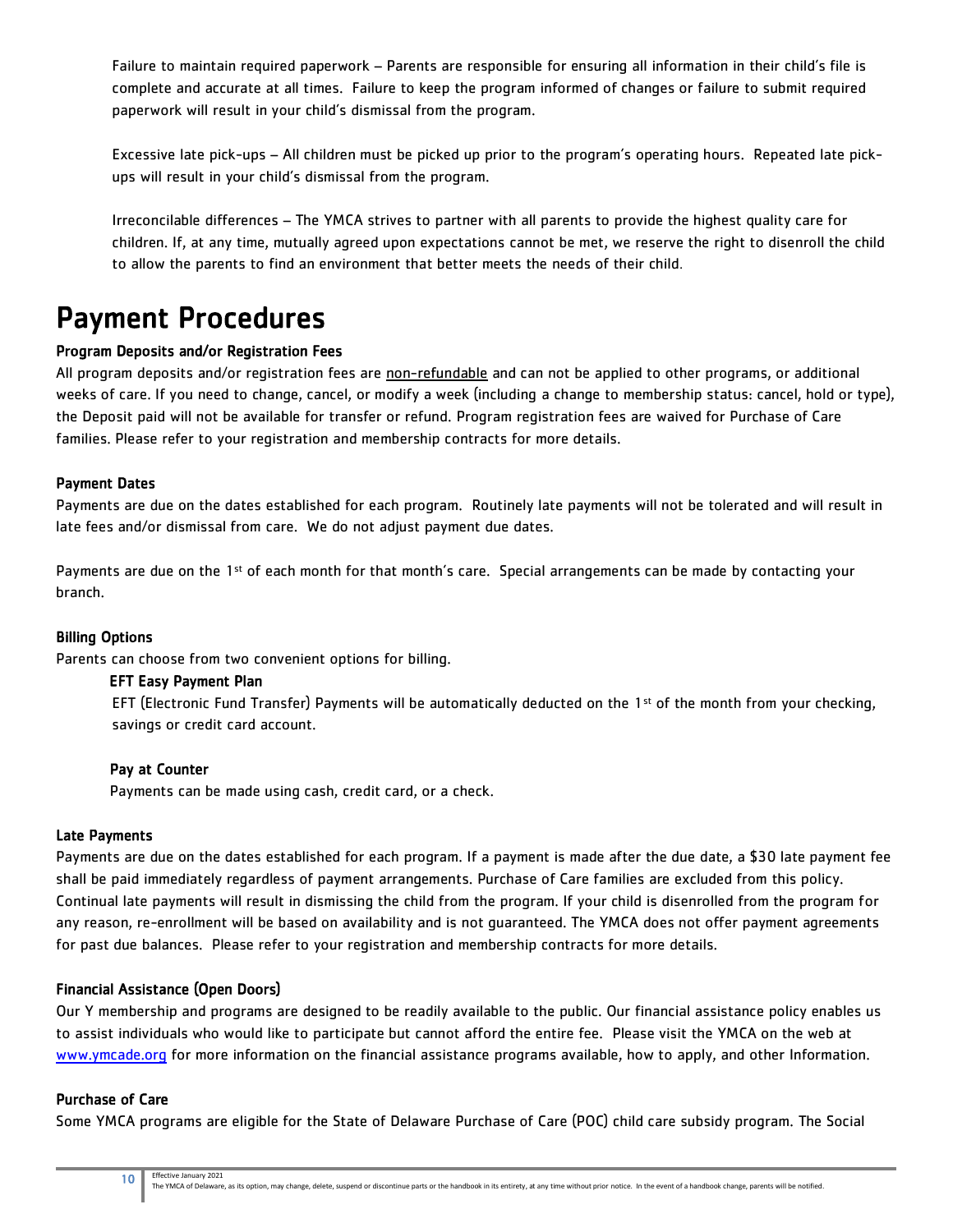Service's offices will finalize your eligibility of subsidy. Proof of a current POC Authorization is required prior to enrollment and before the start of each month. Please contact your local YMCA branch for more details about eligible programs accepting POC.

#### Absences

Parents must notify the Director of any planned absences, vacations or illness. The YMCA does not reduce or credit tuition for vacations, school holidays, sick or quarantine days, or inclement weather/ snow days. Unreported absences longer than five consecutive days are considered voluntary terminations of enrollment. If your child is disenrolled from the program for any reason, re-enrollment will be based on availability and is not guaranteed.

## Parent Involvement

#### Family Participation

The Y strives to build positive relationships with our families by being familiar with their unique characteristics, strengths and issues that are important to them. To develop partnerships with our families, we create a welcoming environment and opportunities for involvement. The Y encourages your participation in our program, activities and events. Additionally, the Y has an open-door policy and parents may visit without prior approval.

We do require parents who volunteer in our programs to complete a background screening and to sign the YMCA's Code of Conduct. Parents who wish to volunteer for more than four days per calendar year will also need to complete a fingerprint check with the state police.

Some ways for families to be involved include:

- Attend Family Nights and special events
- Make things for the program
- Share your culture, talent or job
- Participate in class activities
- Contribute to the curriculum
- Complete program surveys
- Offer feedback
- Serve on Parent Committees
- Chaperone a field trip (see details on field trips under special events)

#### Parent/Staff Collaboration

The YMCA strongly believes we are partners in your child's early development. Should a concern arise regarding your child's development, staff will schedule a meeting to discuss questions, concerns, and formulate a plan to meet the child's needs. Parents are offered the opportunity to meet with program staff at least once per year for a conference to discuss their child's developmental and educational goals.

#### Parent Communication

Regular communication concerning your child's well-being and developmental progress is a priority at the Y. Upon completion of all enrollment processes, parents are required to register in our communication system – ProCare. ProCare is an app that can be downloaded on to your phone for convenience. This application allows you to see your child's activities throughout that day as well as receive messages, reports, newsletters, pictures, and videos. This application also allows parents to send messages to program staff for quick response. Staff members are also available to respond to any questions, comments or concerns.

#### Parents 'Right to Know' Licensing Information

Under the Delaware Code, parents are entitled to inspect the active record and complaint files of any licensed child care facility. To review a child care facility record contact: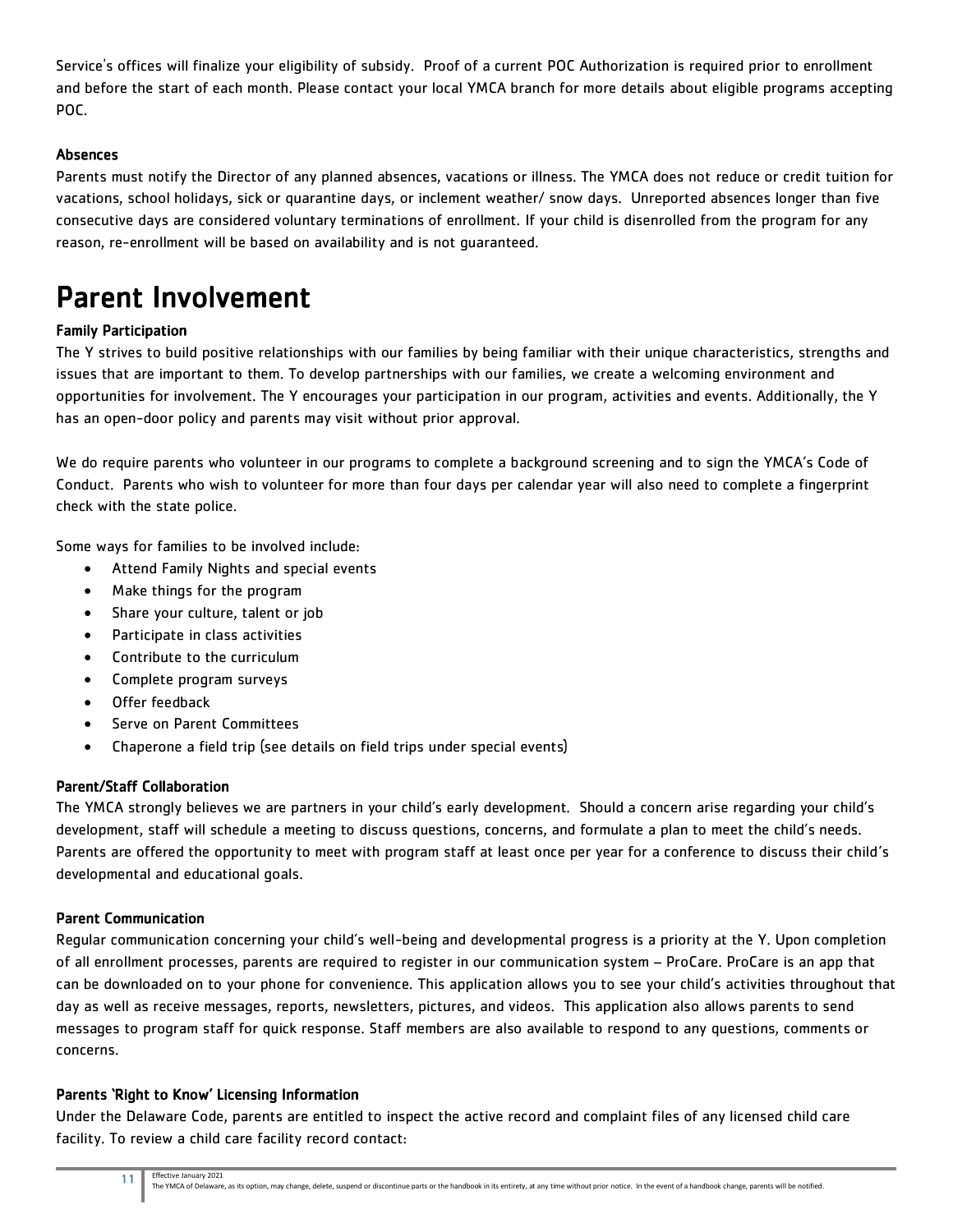| The Administrative Specialist          |    | The Administrative Specialist        |
|----------------------------------------|----|--------------------------------------|
| Office of Child Care Licensing         | OR | Office of Child Care Licensing       |
| 3411 Silverside Road (Hagley Building) |    | 821 Silver Lake Boulevard, Suite 103 |
| Wilmington, DE 19810                   |    | Dover, DE 19904                      |
| $(302)$ 892-5800                       |    | $(302)$ 739-5487                     |

Substantiated complaints and compliance review histories may be viewed by visiting the Office of Child Care Licensing's child care search at<https://kids.delaware.gov/occl/search-for-child-care.shtml>

Parents are encouraged to review current licensing regulations which can be accessed online at kids.delaware.gov or a copy is available in the Program Director's office.

#### Evaluation of Program

Our goal at the Y is to provide outstanding programs and strive to be the best. Your input during the school year is invited and encouraged. Written program satisfaction surveys will be sent to each family each year via email. We encourage parents to discuss the program with their child and complete the survey so we may continually improve the programs we offer.

## Closures & Delays

#### Hazardous Weather Conditions

In the event the YMCA Branch or YMCA programs have an altered schedule due to snow or other inclement weather, the following methods are used to communicate with members and program participants.

- ProCare messages sent to e-mail address on file and through text messages (notifications must be turned on).
- Facebook
- Updates posted on the YMCA of Delaware's website, [www.ymcade.org.](http://www.ymcade.org/)

The YMCA will only broadcast closures or delays, and we try to do so in a timely manner. Please be aware, some weather conditions occasionally require us to make decisions very close to an actual opening or closing time.

#### Holidays & Closures

A list of scheduled holidays and pre-planned program closures is available in the "Program Information – Parent Handbook Addendum" for your child's specific program. Although we will make every effort to notify our members and program participants in a timely manner of any closures, we reserve the right to close the program immediately due to unexpected emergencies or other issues.

## Program Activities

#### The Role of Play

Play is an activity-oriented medium. Here at the Y, we know children learn best through play and we create activities to build on past experiences as well as create new ones. Children will be encouraged and assisted in verbalizing their experiences, developing ways to express their ideas and feelings, while being given support and encouragement when facing new challenges.

Children in our program are encouraged to participate in all activities. Some activities get messy or require physical activity. Parents are encouraged to dress their children in comfortable, play clothing that helps encourage their participation.

#### Outdoor Play

The Y follows Nemours Health Prevention Services best practice recommendations for weather conditions and temperatures for outdoor time. All children are required to go outside daily unless there is a posted weather advisory. Children should have proper clothing for the forecasted weather conditions and safe shoes for climbing and running.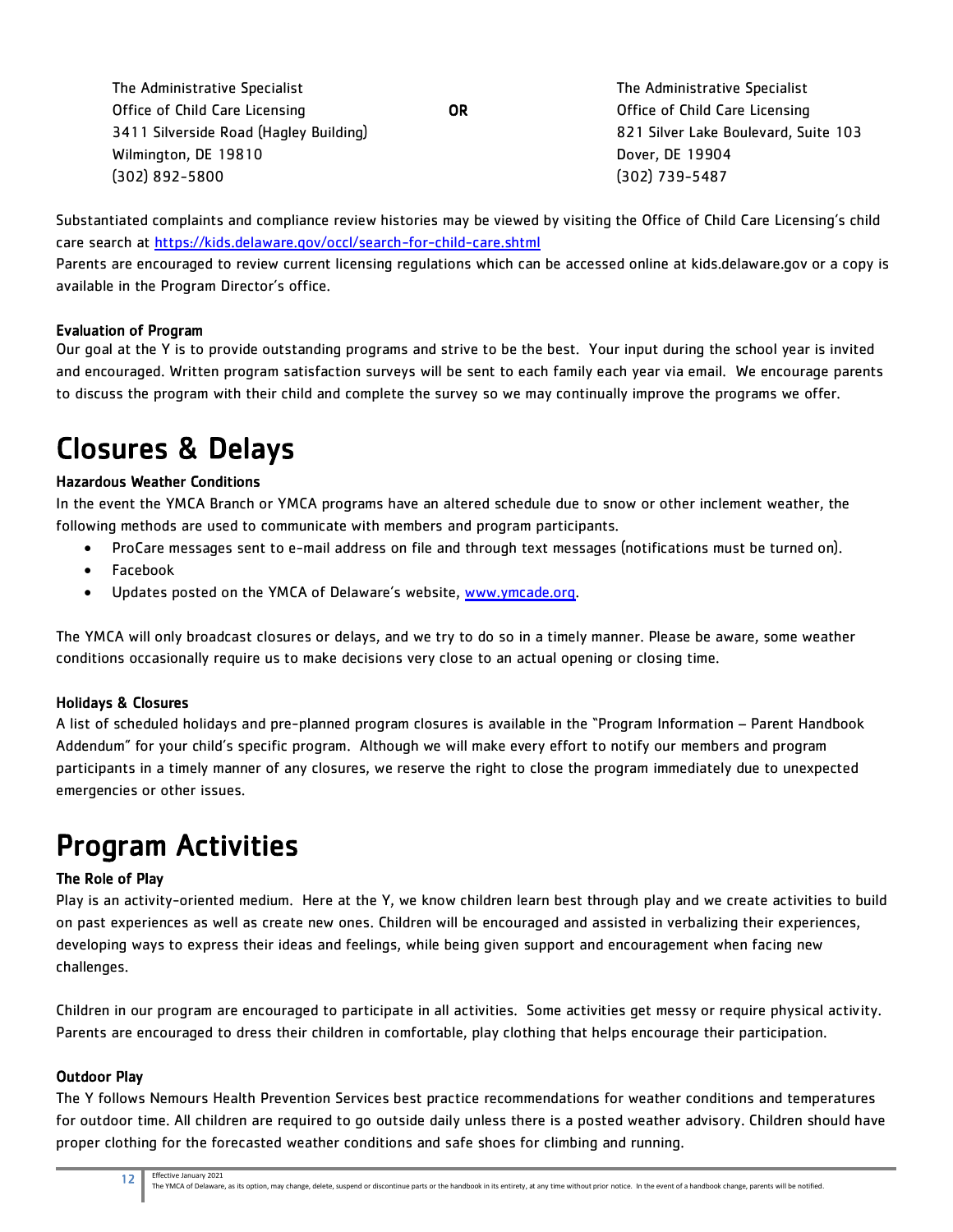The Y cannot accommodate requests for children to stay inside during outside activities.

#### Physical Activity

The YMCA is committed to our children's health, safety and wellbeing. We recognize the importance of staff as positive role models for children as they learn to live healthy lives. Therefore, we strive to:

- Role-model positive behaviors by being physically active with the children, both indoors and out.
- Encourage all children to try new physical activities and respond positively when they do.
- Share our own positive experiences with physical activity and facilitate conversations with the children about their experiences.
- Provide fun, engaging physical activity daily in our lesson plans.
- Make safe equipment accessible in the classroom at all times (e.g. soft balls, push-pull toys, low carpeted blocks to climb on, etc.).
- Not use physical activity as punishment.
- Re-direct children to safe physical activities and/or involve them in discussions about what to do when safety issues or other concerns arise.
- Limit screen time (except for educational computer use, physical activity and occasional special events) to one hour or less for children age two or older with parental permission, and we do not allow screen time for children under two years of age.

#### Personal Cell Phone & Technology Policy

The Y provides safe and productive environment for youth and teens that encourage participants to lead with empathy, build healthy relationships, effectively manage emotions, take responsibility for actions, and develop personal skills for success. All programs encourage interactive participation, hands-on learning experiences, character exploration, and active citizenship.

With the Y's commitment to Healthy Eating and Physical Activity (HEPA) standards, our programs prohibit the use of personal electronic devices, including cell phones, during all program hours. We strongly encourage parents not to send their child with electronic devices or cell phones that cannot be easily replaced or may be lost, damaged, or stolen. The YMCA of Delaware is not responsible for any lost, damaged, or stolen items.

Permission to utilize electronic devices may be granted by program staff and on an individual needs basis to enhance program experience and only when the use of such a device is age-appropriate, educational, and able to be supervised by a staff member. Under these circumstances, all personal electronic devices must remain in backpacks, pockets, or in the possession of Y staff. Y staff will temporarily confiscate the cell phone, or other electronic device, should participants not be able to adhere to our policy.

#### Field Trips

Field trips are planned as an enhancement to the children's curriculum. At times, we encourage parents to volunteer as chaperones. However, all field trip chaperones must have a YMCA background check completed before participation and chaperones are never permitted to supervise a group of children without a staff member present.

The YMCA is committed to the safety of all children. If the required adult/child ratios cannot be met, the trip will be cancelled. If you are required to accompany your child for any reason, and cannot, you will need to make other child care arrangements for the duration of the field trip.

In our Child Development program, field trip permission slips for each trip must also be completed and returned by the due date. Children who have not paid for the trip or do not have a signed permission form on file will need to make other child care arrangements. In our School Age Child Care and Camp Programs, permission to participate in field trip programs is given on the original registration form. Field trip fees are not included and must be paid by the registration date for the trip.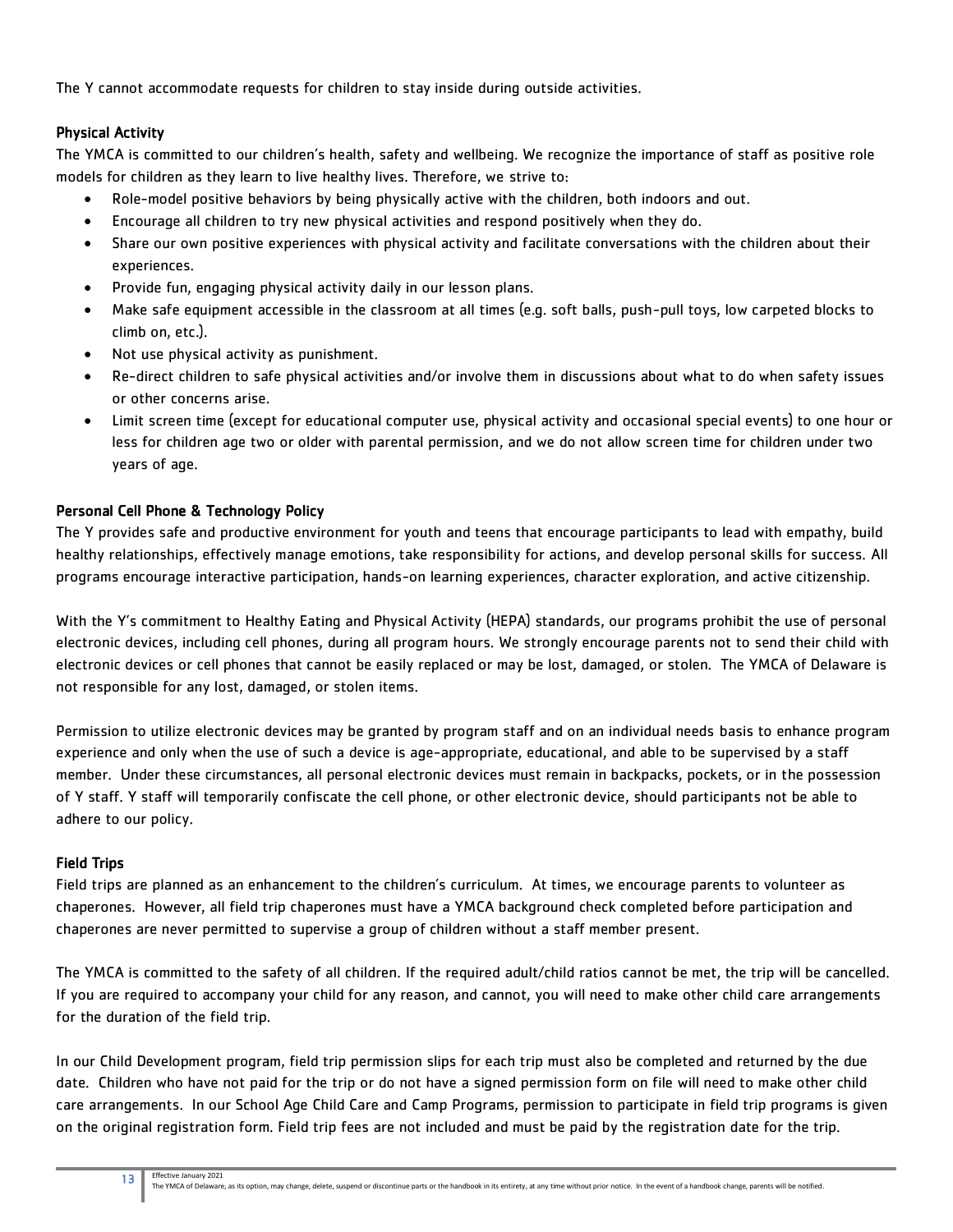#### **Transportation**

Children in our programs may be transported to field trips, special events, inclement weather, and emergencies using YMCA buses or a chartered bus service. When children are being transported, the child's safety is of utmost importance. Children will be informed of rules and guidelines to follow. During that time the children are under the supervision of the YMCA staff and the transportation authority. Child to staff ratios are maintained for the duration of the trip. If there is any kind of incident, the parents will be notified immediately.

#### Swimming

The Y is proud of our ability and commitment to provide children with opportunities to play and learn in our swimming pools. While swimming in our pools, all children in our programs are supervised by their classroom or group staff as well as by certified lifeguards. We ensure children are safe by following all YMCA of Delaware aquatics procedures. Children participating in swim lessons or open swim a required to bring a swimsuit and towel labeled with the child's first and last name. Schedules vary by programs.

#### Swim Testing Procedures

All children ages fourteen and under are required to take a swim test and wear the appropriate band color associated with their swimming ability. The swim test is one length of the pool, swimming on their stomach, followed by a thirty second tread. Swimmers will be accompanied by lifeguards during this test and will not be forced to take the test if they are uncomfortable. Only one swim test will be performed per day, but a child may re-test as needed.

YELLOW - Any swimmer able to swim half a length, but not a full length, and tread water for thirty seconds. These campers will only be permitted to swim in the Red and Yellow sections, should wear a life jacket anywhere they cannot stand comfortably, and may use the slide if over 48" tall.

GREEN - Any swimmer able to swim a full length and tread water for thirty seconds. Green banded campers may swim in any pool section and use the slide (if available).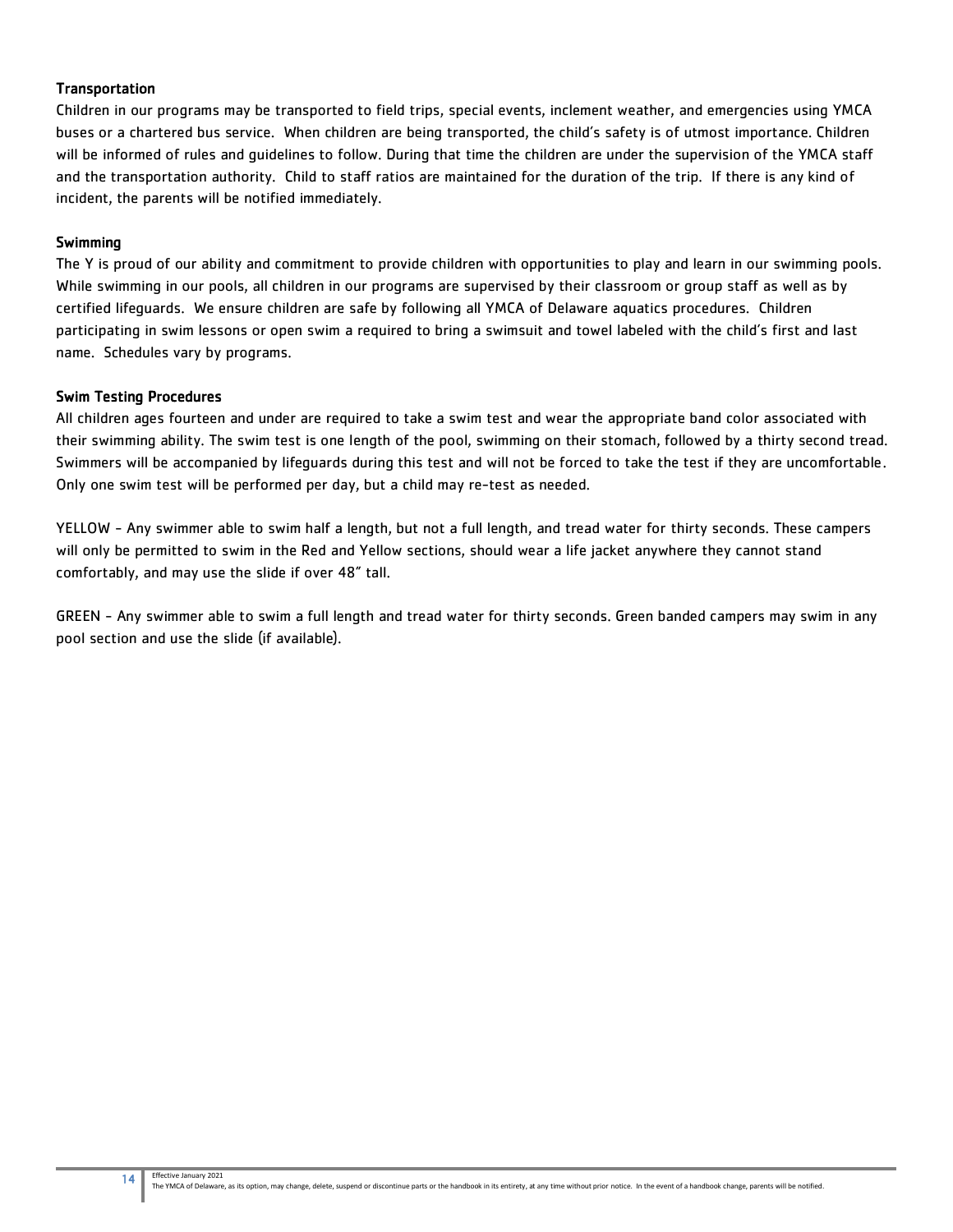## Your Child's Day

#### Program Schedules & Daily Activities

Program schedules and daily activities vary by each program and site. Please refer to the "Program Information – Parent Handbook Addendum" for your child's specific program for details on what to bring, daily schedules, program activities, drop off, pick-up, parking and meals.

#### What to Wear

All children are required to be dressed in casual, comfortable and safe clothing. Please do not send your child in flip flops or other shoes that could easily slip off while running or climbing. We also ask that children come dressed in play clothing that can get dirty. Some of our developmentally appropriate activities can be messy.

#### What to Leave at Home

The following items should not be brought to the YMCA unless requested for a specific program or activity: dolls or toys, pets, game boys or electronic games, iPods/mp3 players, sports equipment, expensive equipment, jewelry, cell phones, skateboards, roller blades, scooters, weapons, drugs, alcohol, cigarettes/vaping devices, and money. Toy guns, knives, swords and other toys that promote aggressive behavior do not promote the type of learning and cooperative play according to the principles of our program, and therefore, are prohibited.

## Special Events

#### Birthdays

Birthday celebrations are held during afternoon snack time. Please refer to our food for special events policy before planning your child's birthday celebration. We strongly suggest that you check with the classroom or group teacher regarding any food allergies. Balloons, candy, and soda are not permitted. Costumed characters are also not permitted. Individual party bags can be given to take home (if there is one for everyone in the class/group) but are not expected.

#### Family Events

Several times throughout the year, the Y offers events and activities designed to give you and your family an opportunity to socialize with other families and to learn more about what your child does each day. Families are encouraged to participate in these events and to help plan them. We welcome your ideas for our next Family Event and hope you will join us. While most of our family events occur in the evening, a few special events may occur during the working day.

## Meals at the Y

#### Food Program Participation & Mealtimes

Some YMCA programs participate in Federal food programs (Child & Adult Care Feeding Program, Summer Food Service Program and/or At-Risk Feeding Program) which offer opportunities for children in our programs to receive nutritious meals throughout their time in care. The meals will always include the recommended daily allowance for children for each meal/snack served. All foods served will meet or exceed USDA recommended guidelines. Children are encouraged to eat but will never be forced. Meals provided by the YMCA are committed to being pork and peanut free. More information on your program's meal service is available in the "Program Information – Parent Handbook Addendum" for your child's specific program.

#### Food for Special Events

15

We welcome birthday celebrations and occasionally offer group parties. These celebrations can only be scheduled during snack time and must be pre-arranged with the director as they usually take longer than our normal snack times. We recognize that celebrations are fun times but ask that parents observe the practice of "everything in moderation" for these events. Nutritious snacks or small servings of sugary snacks are permitted during these events. Soda is not permitted at any time. The food served by the YMCA, as well as snacks provided by parents, should not contain pork or peanuts.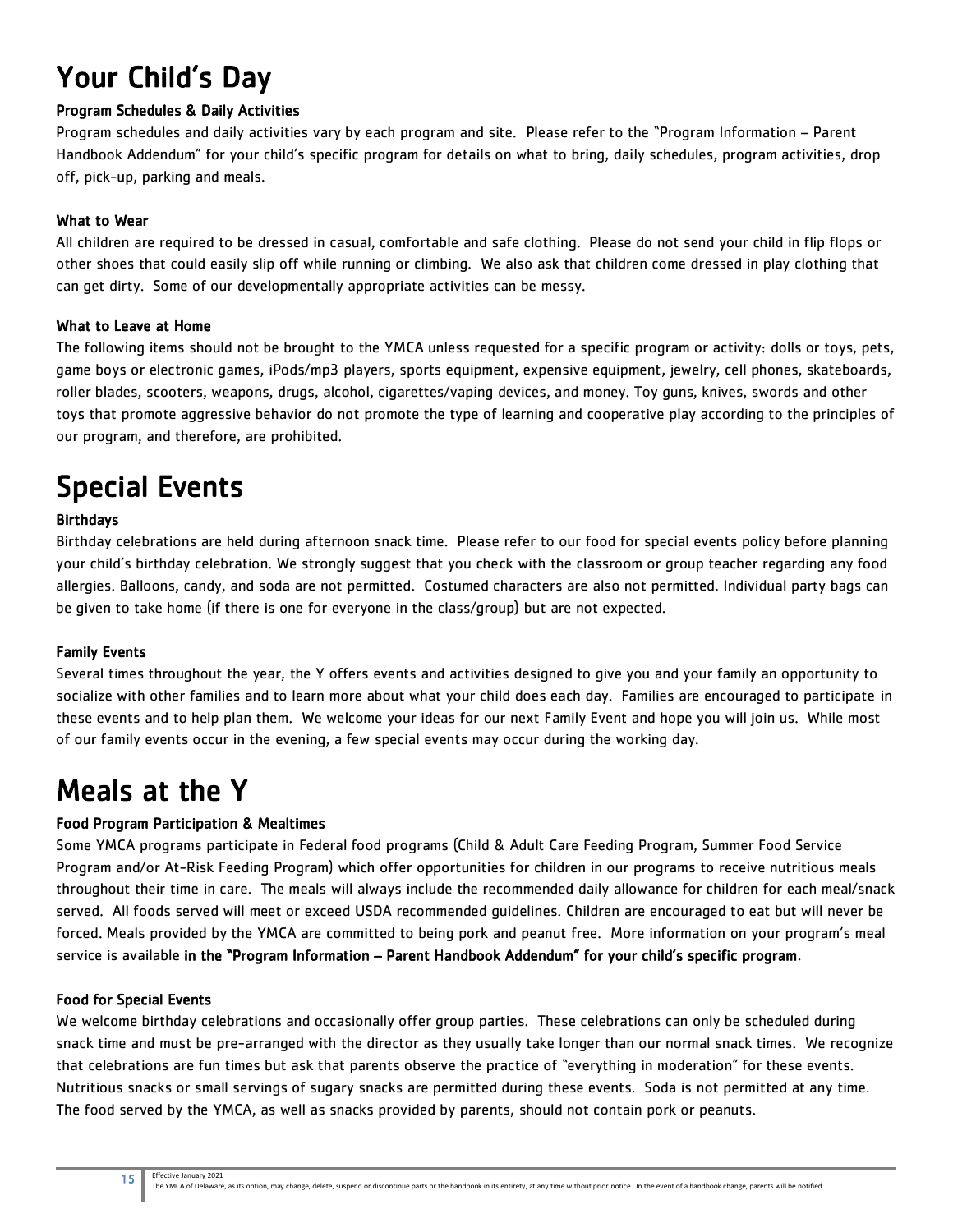#### **Menus**

Monthly menus are posted at each site for children ages one year and older. Children under the age of one year will follow an individual menu which can be reviewed by contacting your child's teacher. We only serve foods to children under the age of one year after they have been introduced to the child at home.

#### Food Substitutions

Any request for substituting food must be done in writing and may require a doctor's note. Food substitutions are to be stored in the food cabinets in the classrooms. Our centers and some programs are not permitted to heat or refrigerate food.

#### Non-Discrimination in Food Service

In accordance with Federal civil rights law and U.S. Department of Agriculture (USDA) Civil Rights regulations and policies, the USDA, its agencies, offices, and employees, and institutions participating in or administering USDA programs are prohibited from discriminating based on race, color, national origin, religion, sex, gender identity (including gender expression), sexual orientation, disability, age, marital status, family/parental status, income derived from a public assistance program, political beliefs, or reprisal or retaliation for prior credible activity, in any program or activity conducted or funded by USDA (not all bases apply to all programs). Remedies and complaint filing deadlines vary by program or incident.

Persons with disabilities who require alternative means of communication for program information (e.g. Braille, large print, audiotape, American Sign Language, etc.), should contact the responsible agency (state or local) or USDA's TARGET Center at (202) 720-2600 (voice and TTY) or contact USDA through the Federal Relay Service at (800) 877-8339. Additionally, program information may be made available in languages other than English.

To file a program discrimination complaint, complete the USDA Program Discrimination Complaint Form, AD-3027, found online at [How to File a Program Discrimination Complaint](https://www.ascr.usda.gov/how-file-program-discrimination-complaint) and at any USDA office or write a letter addressed to USDA and provide in the letter all of the information requested in the form. To request a copy of the complaint form, call (866) 632- 9992. Submit your completed form or letter to USDA by: (1) mail: U.S. Department of Agriculture, Office of the Assistant Secretary for Civil Rights, 1400 Independence Avenue, SW, Washington, D.C. 20250-9410; (2) fax: (202) 690-7442; or (3) email: [program.intake@usda.gov.](mailto:program.intake@usda.gov)

USDA is an equal opportunity provider, employer, and lender.

## Behavior Procedures

#### Behavior Code of Conduct

It is the goal of our YMCA to provide a healthy, safe, and secure environment for all participants. The YMCA teaches the core values of caring, honesty, respect, and responsibility. Children who attend the program are expected to follow the behavior guidelines and to interact appropriately in a group setting. The YMCA reserves the right to terminate enrollment at any time.

#### Behavior Guidelines

- People are responsible for their own actions.
- We respect each other and the environment.
- Honesty will be the basis for all relationships and interactions.
- We will care for ourselves and those around us.

When a child does not follow the behavior guidelines, we will take the following steps:

- 1. Staff will redirect the child to more appropriate behavior.
- 2. The child will be reminded of the behavior guidelines and program rules, and a discussion will take place.
- 3. If the behavior persists, a parent will be notified of the problem.
- 4. The staff will document the situation. This written documentation will include what the behavior problem is, what provoked the problem, and the corrective action taken.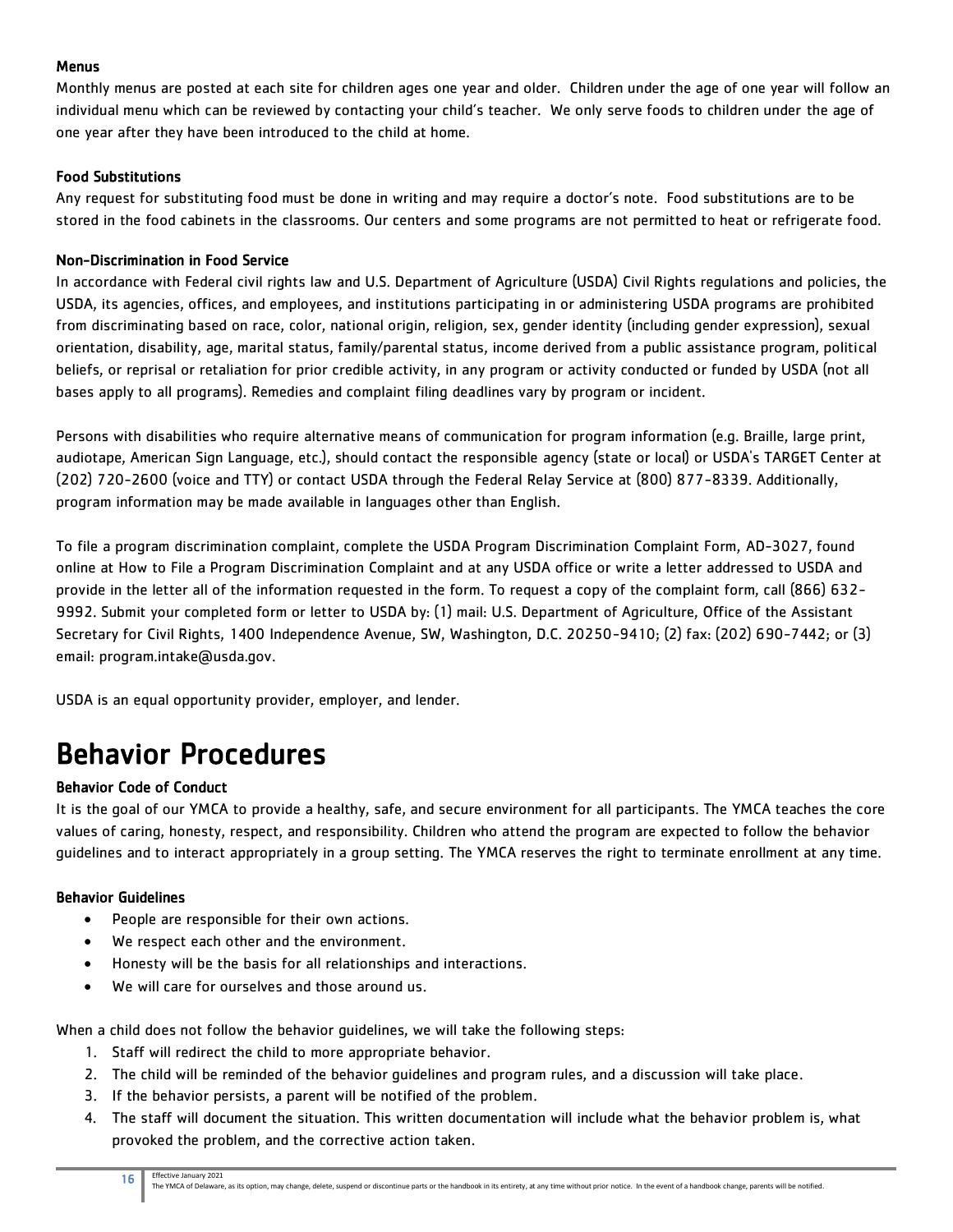- 5. Staff may schedule a conference with the parent to determine the appropriate action that will be taken.
- 6. Staff may schedule a progress check or a follow-up conference.
- 7. If the problem continues, staff will schedule a conference that includes the parent, child, staff, and program director. The program director will have all documentation and the notes from the previous conferences for review. If subsequent conferences have to be scheduled, a counselor may also be present.
- 8. If a child's behavior at any time threatens the immediate safety of that child, other children, or staff, the parent may be notified and expected to pick up the child immediately. If such a call is placed, an authorized pick up person must pick up the child within one hour.
- 9. If a problem persists and a child continues to disrupt the program, the YMCA reserves the right to dis-enroll the child from the program. Immediate expulsion from the program will be considered in extreme situations.

The following behaviors are not acceptable and may result in the immediate suspension of a child:

- Endangering the health and safety of children and/or staff, members, and volunteers
- Stealing or damaging YMCA or personal property
- Leaving the program, group, or YMCA grounds without permission
- Continuing to disrupt the program and other participants in the program.
- Refusing to follow the behavior guidelines or program rules
- Using profanity, vulgarity, or obscenity frequently
- Acting in a lewd manner

Immediate expulsion will occur if a child is in possession of and/or using tobacco, alcohol, illegal drugs, firecrackers, weapons, or explosives.

#### Positive Behavior Management Procedures

We focus on the prevention of unwanted or inappropriate behaviors by using strategies that include structured, ageappropriate activities, educationally valuable materials, a stimulating environment, and realistic expectations. We focus on praising and encouraging children for positive behavior, while redirecting or guiding inappropriate behavior into more positive actions. Our goal is to eliminate the use of suspension, expulsion, and other exclusionary measures unless we determine that these strategies are in the best interest of the child.

As a last resort, YMCA staff may need to supplement developmentally appropriate, positive methods of behavior management with a "time out". Time outs shall be limited to brief periods – no more than one minute for each year of a child's age. Before using a time-out, the staff member will discuss the reason for the time out in language appropriate to the child's level of development and understanding. Time-outs provide children with the opportunity to regroup and focus on appropriate behavior. Before returning to the group, staff shall talk to the child about alternatives to the inappropriate behavior in a way that shows faith in the child's ability to make more positive decisions in the future.

When a problem arises, which threatens the safety or health of a child, other children or staff, the staff will take immediate action to stop the behavior and inform the child of the disciplinary action that will be taken. Depending upon the severity of the inappropriate behavior or if the child cannot be managed in the area, it may be necessary to temporarily remove the child from the situation. The Parent/Guardian will be notified and together we will work with the child to correct the behavior. A conference between the Director and the Parent/Guardian may be scheduled at this time. During these conferences we will try to assess the function of the behavior, work with families and/or professionals to develop an individualized plan that will include positive support strategies. Please see the Behavior Code of Conduct for details.

#### Prohibited Discipline Practices

Corporal punishment inflicted in any way on a child's body is prohibited in Y programs. In addition, children are not yelled at, humiliated, frightened or abused in any way. Additionally, disparaging comments about the child's appearance, ability, ethnicity, family or other personal characteristics is prohibited. Children are not deprived of food or toilet use as a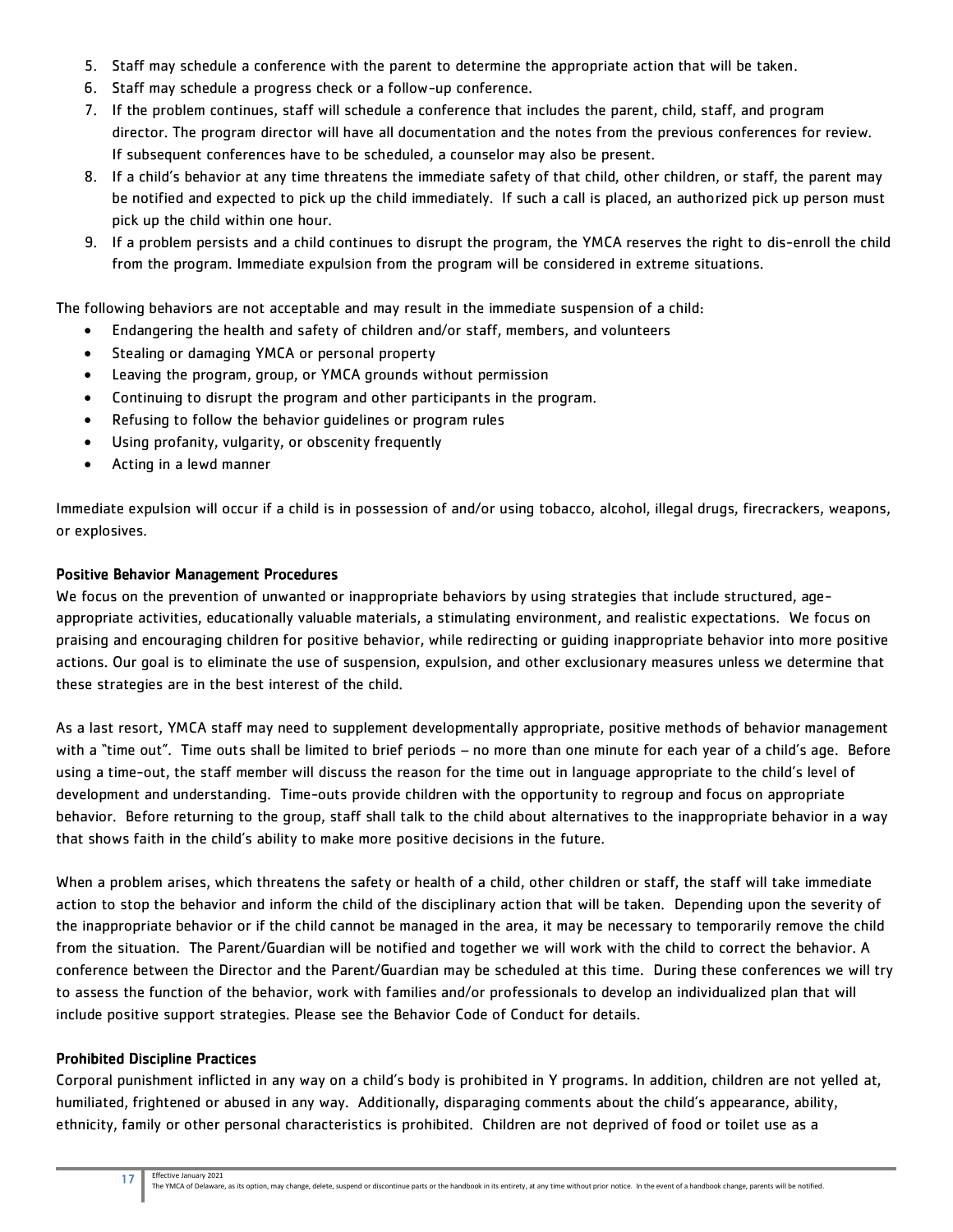consequence of inappropriate behavior. Children will not be punished for not going to sleep, toileting accidents, failure to eat all or part of their food, or for failure to complete a prescribed activity.

## Safety Practices

#### Accidents and Injuries

The Y has created policies and procedures for our program offerings and facilities to ensure a safe and comfortable environment for all participants. However, at times, accidents happen. In the case of minor injury, staff certified in first aid procedures will administer first aid. The staff person supervising the child at the time of the accident will complete the appropriate report and notify parents.

In the event of an emergency, staff trained in first aid and CPR will care for the child as needed. 911 (if applicable) and parents will be immediately notified. In case the parents and/or the listed emergency contact person(s) cannot be reached, a staff member will accompany the child to the hospital. The YMCA does not provide health insurance and requires the child's current insurance information in our files in case of an emergency.

#### Child Abuse & Neglect Mandated Reporting

The YMCA of Delaware is required to report all cases of suspected child abuse or neglect to the State of Delaware Division of Child Protective Services. In addition, our staff has been trained in Child Abuse and Neglect Recognition and Prevention before the start of employment.

#### Child Protection Information for Parents

Parents place their trust in the Y to help their children thrive. Our core values-caring, honesty, respect, and responsibility are part of everything we do. Because of this, we place great value on creating the most child-safe environment possible. We believe when parents are well informed about safety protocols, it greatly assists our constant vigilance of all who have potential access to children. The following should be established zero-tolerance YMCA policies that are regularly communicated with parents. Parents should be regularly encouraged to report any deviation from these policies immediately.

- A child should never be alone with a staff member (but may be separate, if in full view of others).
- Children should not be contacted by YMCA staff except for issues relating directly to currently active YMCA activities (i.e., no letters, email, telephone calls, texts, Facebook, visits, non-YMCA excursions, etc.).
- Children should never receive gifts of any kind from individual Y staff members.
- Children should always be transported in YMCA-identified vehicles (or appropriately identified vendor-operated vehicles), never in a staff member's personal vehicle, and never alone.
- Y staff members should not babysit Y members or program participants. If the babysitting relationship pre-existed the Y relationship, the President of the YMCA of Delaware could make an exception, but a specific acknowledgement should be signed by the parents and the babysitting staff member and retained by the Y.
- Children in child care must sign in and out of programs each day and will only be released to preauthorized individuals.
- Parents who become aware of hazing, bullying, or similar behavior should report the incident to the Y. Such behavior is often the precursor of peer-to-peer abuse and must be addressed.
- Children should be encouraged to discuss their experiences with their parents and identify any behavior or activity that made them uncomfortable. Parents need to be aware that programs like gymnastics and aquatics require some physical contact between adult and child to provide the necessary instruction, coaching, and spotting. A single touch in a normally inappropriate place may not be an inappropriate touch if it occurred while trying to prevent an injury, etc.
- Parents should be provided with the names of at least two separate Y individuals whom they may contact if they believe there is an issue of any kind that needs to be addressed.
- Delaware law requires ALL ADULTS to report cases of suspected abuse to the authorities.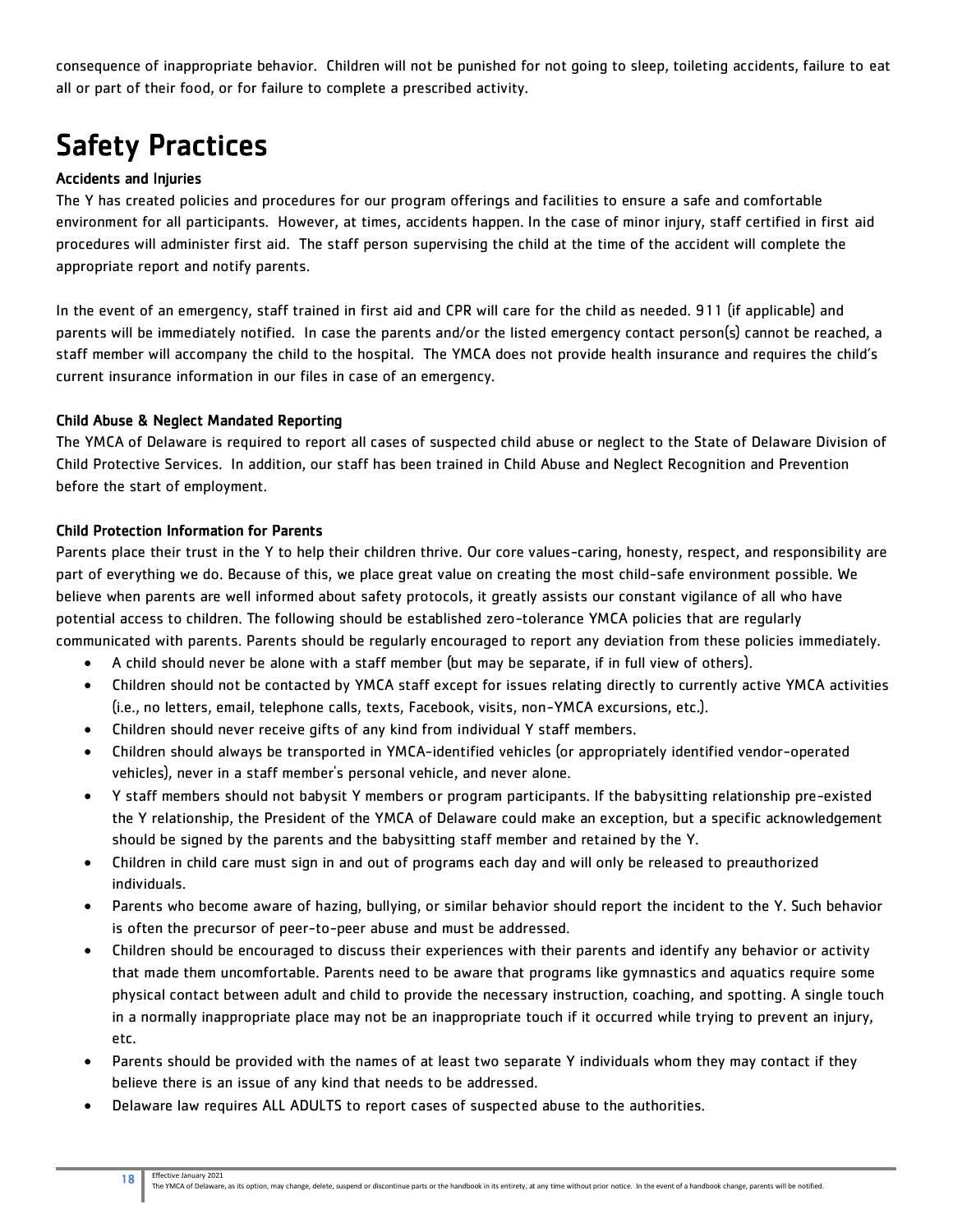The Y of Delaware has hundreds of staff members and volunteers working with youth in the many programs we offer. To keep children in our programs safe, we intensively screen potential employees and volunteers by using a detailed application form, comprehensive interview process, reference checks and criminal background checks.

Our employees complete an extensive child abuse prevention training program. Supervisors and managers complete additional training to further promote a child-safe environment. All staff members are mandated to report any suspected child abuse. If you have any questions or concerns regarding a YMCA staff person or program, please inform the program director, or executive director at your location. You can make a confidential report to Ethics Point on our website.

Parents are encouraged help prevent child abuse. Here are some suggestions:

- Talk to your child about his or her experiences in Y programs, school, sports, and other activities.
- Drop in on your child's programs.
- Trust your instincts. Don't wait to tell us if something seems "strange." Speak up!
- Every once in a while, ask your child these questions:
	- Is anyone scaring or threatening you?
	- Is anyone asking you to keep secrets?
	- Has anyone said anything to you that made you feel bad?
	- Is anyone touching you in a way that you don't like?
- Encourage your child to tell you or another trusted adult if anything happens to him or her.
- Watch for warning signs of abuse:
	- Unexplainable bruising or other physical markings
	- Disturbed sleeping or eating patterns
	- Abrupt changes in behavior-anxiety, clinging, aggressiveness, withdrawal, depression
	- Fear of a certain person or place
	- Discomfort with physical contact
	- A child who abuses other children
	- Listen and watch for signs of your child receiving special attention that other children or teens are not receiving, including favors, treats, gifts, rides, increasing affection or time alone, particularly outside the activities of school, child care, or other activities.

#### YMCA Security

All YMCA facilities have security systems as required by the individual needs of the building. There shall be a minimum of two staff readily available at the facility at all times while children are in care.

#### Prohibited Items

Our programs occur in a drug, alcohol, tobacco, and weapon free environment. Any parent or child who brings drugs, alcohol, tobacco, or weapons to a YMCA program or on YMCA property will be expelled from the program. No refunds or credits will be issued for a violation of this code.

#### Emergency Preparedness Training & Drills

Our program conducts safety drills to ensure our staff are prepared for emergencies that may occur. These drills include fire drills, missing child scenarios, vigilance awareness testing in our pools and other safety drills. Should a parent arrive during the execution of one of these drills, no one will be allowed to enter or leave the program until the exercise is completed. In the event that we have to evacuate for an extended period of time, each program has a specific place that they will evacuate all of the children to. In the event of an actual emergency, YMCA staff will contact parents to let them know the status of the program.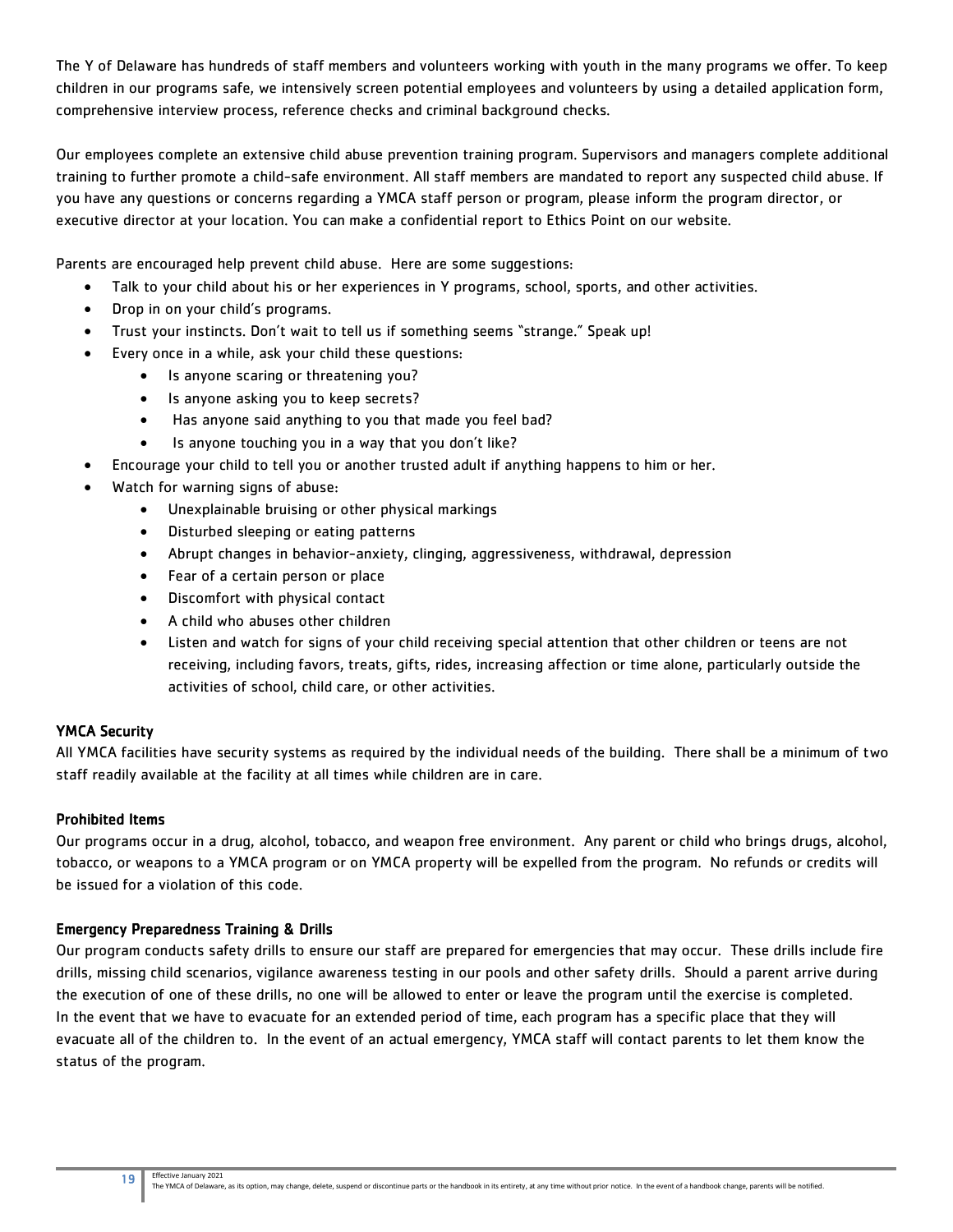#### Drop Off Procedures

Specific drop off procedures vary by program and location. Specific information is available in the "Program Information – Parent Handbook Addendum" for your child's specific program. Please visit your program's website for details on drop off times and sign in procedure for their program. Parents must place the child under direct supervision of YMCA staff by signing the child in at the beginning of the day on the program tablet. This as a mandatory procedure and an important safety precaution that ensures each staff member knows which children are in attendance.

#### Pick Up Procedures

Specific pick up procedures vary by program and location. Specific information is available in the "Program Information – Parent Handbook Addendum" for your child's specific program. Parents must sign the child out each day. During registration, parents must designate a list of persons authorized to pick up your child. These "authorized pick-ups" must be at least 16 years of age and may not be listed in any "Megan's Law" or sex offender databases and cannot be otherwise denied access to a YMCA of Delaware branch. All other persons must have written consent from you in advance. This can be provided via a ProCare message or in an e-mail. Photo identification will be requested of all unfamiliar people picking up your child. Please ensure that we have your current phone numbers and updated emergency contact information on file at all times.

School age children may be permitted to walk to/from home or to/from the school bus stop with written parent or guardian permission.

If someone is listed in your child's file as "Unauthorized to Pick-Up" and attempts to do so, staff members will use the following guidelines (not necessarily in this order):

- Ask person to speak with administrator on duty.
- Call parent(s).
- Call 911.

#### If person attempting pick-up is a legal parent or guardian, we are required to release the child unless we have a copy of a court order stating otherwise.

The safety of your child is our highest priority. If our staff identify a parent or designated pick up person is in an unsafe condition to drive or otherwise leave with their child (such as under the influence of drugs or alcohol), the YMCA may not release the child. Staff will call another person on the approved list or 911 for assistance and to report the incident.

If a child is not picked up by closing time, the Y will make every attempt to reach the parent and/or other emergency persons listed on the child's registration form. If after one hour, the Center Director will call the police and/or child protective services so that the child can be placed in their care.

If a parent arrives after the program's operating closing time, there will be a flat fee of \$15 for each 15 minute interval, per child. The fee will not be prorated per minute. Parents or guardians who arrive late will be asked to sign a late pick up form and it is the responsibility of the parent to submit the late pick up fee to the YMCA within three business days of the incident.

#### Photographs, Videotapes and/or Voice Recordings

As part of their participation in program activities, children may be photographed, videotaped and/or voice recorded. Such items may be used to post in the program, for recording developmental milestones as part of our assessment process and for other program related activities. YMCA staff members may not take photographs, videotapes or voice recordings for personal use and may not share any of these items except as necessary for work related reasons. Additionally, children may be photographed, videotaped and/or voice recorded for promotional purposes. We ask for parental permission on the child's enrollment form to use photographs, videotapes and/or voice recordings for this purpose.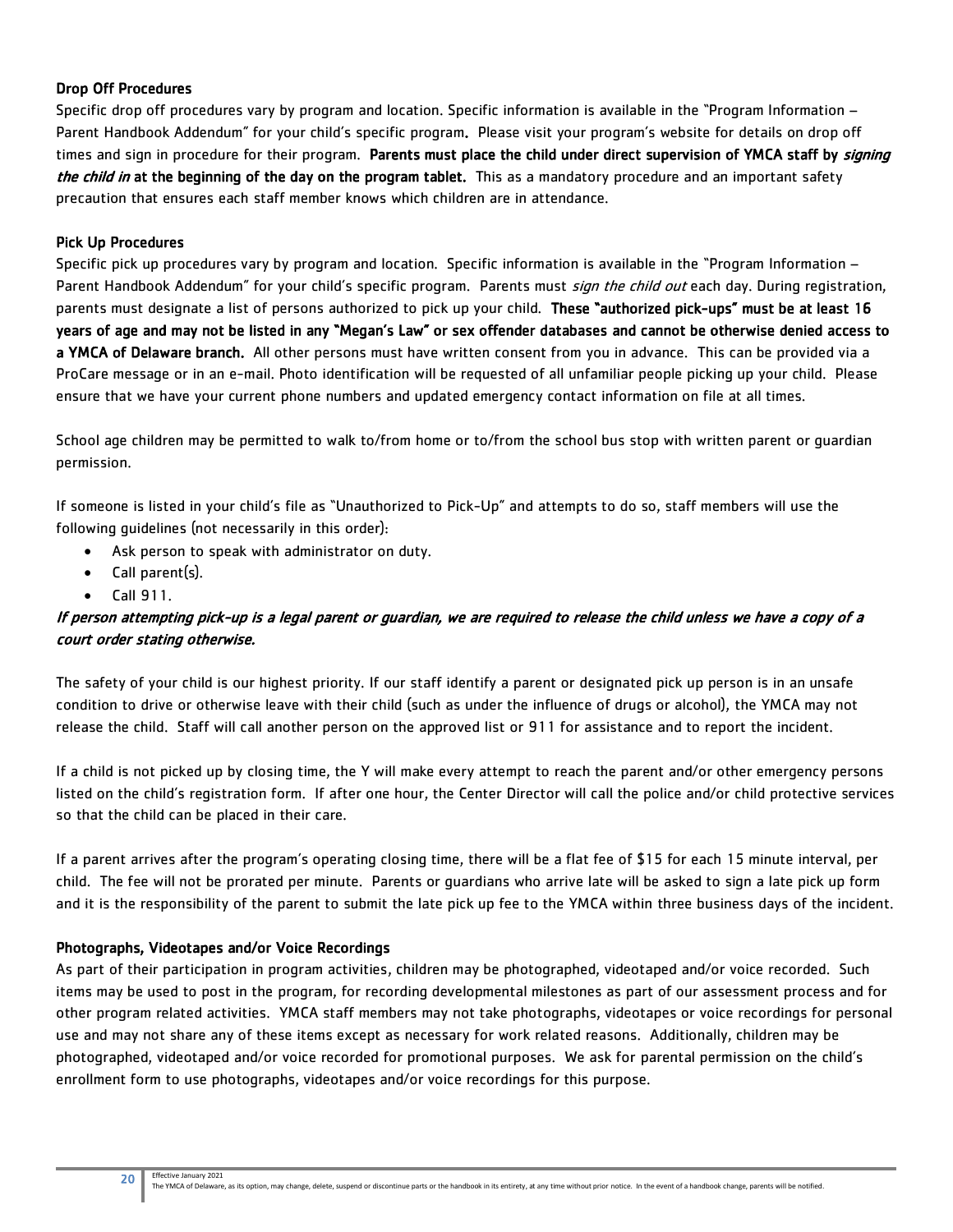## Health & Sanitation Practices

#### Hand Washing

The Y is committed to helping children, volunteers, and staff members reduce illness in our programs. As part of that commitment, all staff volunteers and children wash their hands frequently throughout the day. Certain daily transitions require that staff, volunteers and children wash their hands. These include:

- Upon arrival for the day and when moving from one group to another
- Before and After:
	- o Eating, handling food, or feeding a child (including bottles)
	- o Giving medication and/or applying sunscreen
	- o Playing in water that is used by more than one person
- After:
	- o Diapering
		- o Removing gloves
		- o Using the toilet or helping a child use the toilet
		- o Handling bodily fluids (mucus, blood, vomit) from sneezing, wiping and blowing noses, from mouths, or from sores
		- o Handling soiled clothes
		- o Handling uncooked food
		- o Handling pets, cages and other animals
		- o Playing in sand
		- o Cleaning or handling the garbage, touching trash cans or lids;
	- o Outside or messy play.

To encourage this practice at home, have the child wash their hands using the same methods used in our Y programs. While in our programs, children, staff and volunteers wash their hands using the following method:

- Turn on warm water
- Wet hands (water activates soap)
- Apply liquid soap
- Rub hands together vigorously until a soapy lather appears
- Rub between fingers, fronts and backs of hands, for at least 10 seconds out of the water
- Rinse hands under running water until they are free of dirt and soap
- Dry hands with air dryer, a clean disposable paper towel or single use cloth
- Turn off water with paper towel
- Throw paper towel away into a lined trash container
- (Note: Using gloves, wipes, or hand sanitizer are NOT acceptable substitutes for hand washing)

#### Sanitation Practices

The Y is committed to maintaining safe and clean facilities. We clean and sanitize equipment items and surfaces according to the requirements set by the State of Delaware's Office of Child Care Licensing and the Delaware Stars Program.

#### Prohibited Items

Our programs occur in a drug, alcohol, tobacco and weapon free environment. Any parent or child who brings drugs, alcohol, tobacco or weapons to a YMCA program or on YMCA property will be expelled from the program. No refunds or credits will be issued for a violation of this code.

#### Illness Policy

As a partner in the care of your child, should a parent observe any of the signs of illness listed below, children must be kept home. Countermeasures to mask symptoms will not be tolerated and children will be removed from the program.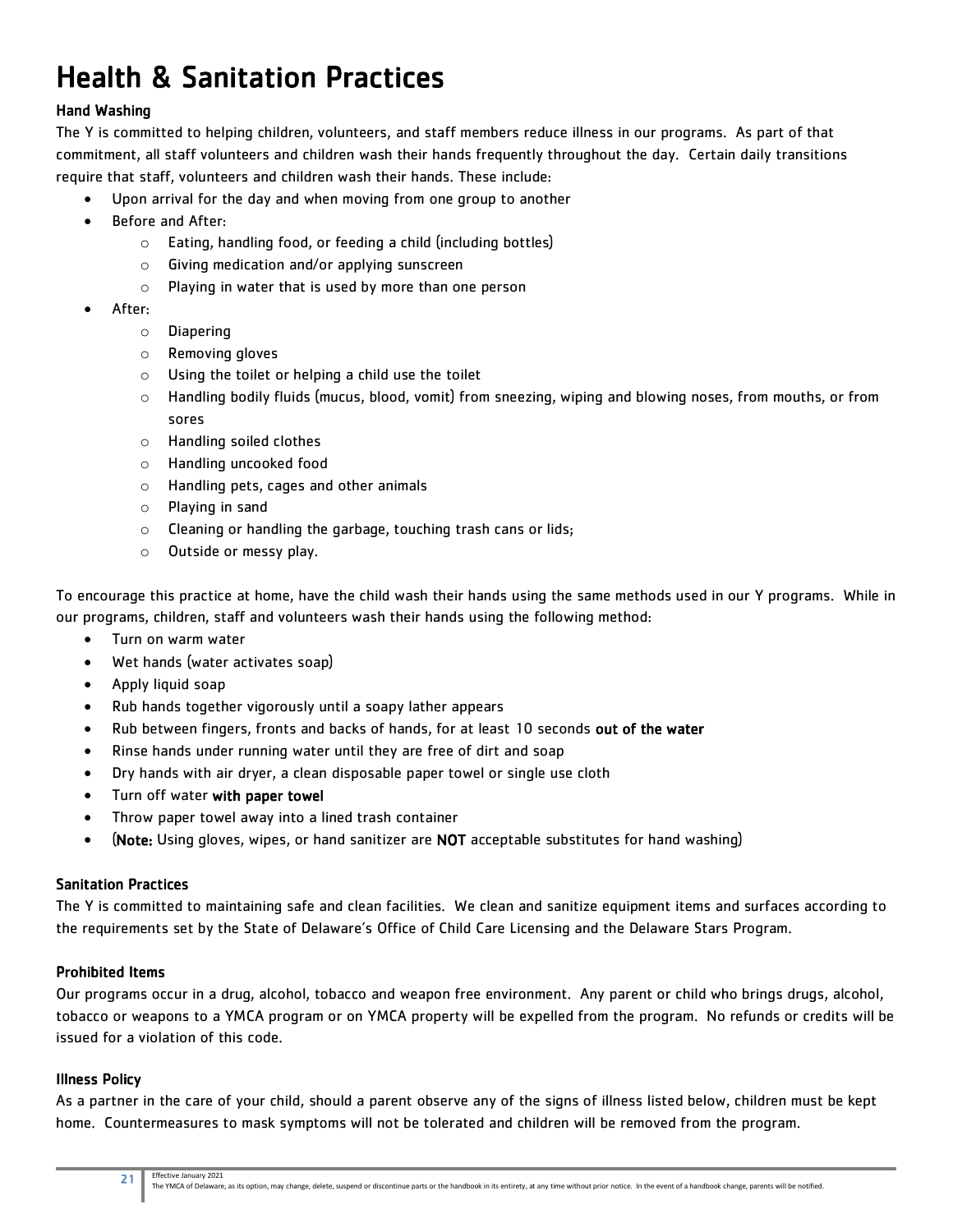If a child becomes ill while in our care, parents or emergency contacts will be notified and must pick up the child within a half hour. While waiting, children will be supervised in an area away from other children and kept comfortable until parents arrive.

If a child exhibits symptoms of illness specified below, they must not be allowed to remain at the center. If a child is sent home, they must stay home for one full day of care (not counting the day they are sent home) or until written documentation from a doctor or doctor's office is received stating the child has been diagnosed and poses no serious health risk to the other children. School Age Children who are sent home from school must follow the same restrictions. The symptoms for exclusion include but are not limited to the following:

- Temperature equivalent to 101 degrees or greater
- Symptoms and signs of possible severe illness (such as tiredness, uncontrolled coughing, inexplicable irritability, persistent crying, difficult breathing, wheezing or other unusual signs)
- Uncontrolled diarrhea (one diarrhea accident in potty trained children or one episode of diarrhea leaking from a diaper)
- Blood in stools
- Vomiting or excessive amounts of spit up (one occurrence)
- Ongoing stomach pain or intermittent pain associated with fever or other signs/symptoms
- Mouth & cold sores with/without drooling
- Any unidentified rash (if your child suffers from a chronic condition, please be certain to have a doctor's note placed in the file)
- Eye drainage with redness or discomfort
- Any unspecified illness if it limits the child's comfortable participation in activities or if it results in a need for greater care than can be provided without compromising the health and safety to the child or other children.

Certain illnesses have specific exclusion requirements. If your child is diagnosed with one of these illnesses, please contact the center immediately and do not bring your child back until the exclusion period has passed. These illnesses and exclusion periods are:

- Pink eye until 24 hours after treatment has been initiated
- Scabies until 24 hours after treatment has been initiated
- Head lice until 24 hours after treatment has been initiated and until a health care provider confirms the administration of the treatment
- Evidence of bed bugs on child and/or belongings until 24 hours after last sighting of bed bug(s) on child and/or belongings
- Tuberculosis until a health care provider states that the child is on appropriate therapy and can attend care
- Impetigo until 24 hours after treatment has been initiated and sores are dry
- Strep throat or other streptococcal infection until 24 hours after initial antibiotic treatment and cessation of fever
- Chicken Pox until all sores have dried and crusted
- Shingles if sores cannot be covered by clothing or bandage until the sores have crusted & are dry
- Pertussis until five days after antibiotic treatment
- Mumps until five days after onset of gland swelling
- Hepatitis A virus until one week after onset of illness, jaundice or as directed by the health department
- Measles until four days after the onset of rash
- Rubella until seven days after the onset of rash
- COVID-19 and any variant associated with virus

#### Notification of Possible Communicable Illness

If a child has been diagnosed with a communicable illness, please inform the Director immediately. Information on the symptoms and treatment of the illness will then be distributed to parents. Specific information about your child is never shared with other parents.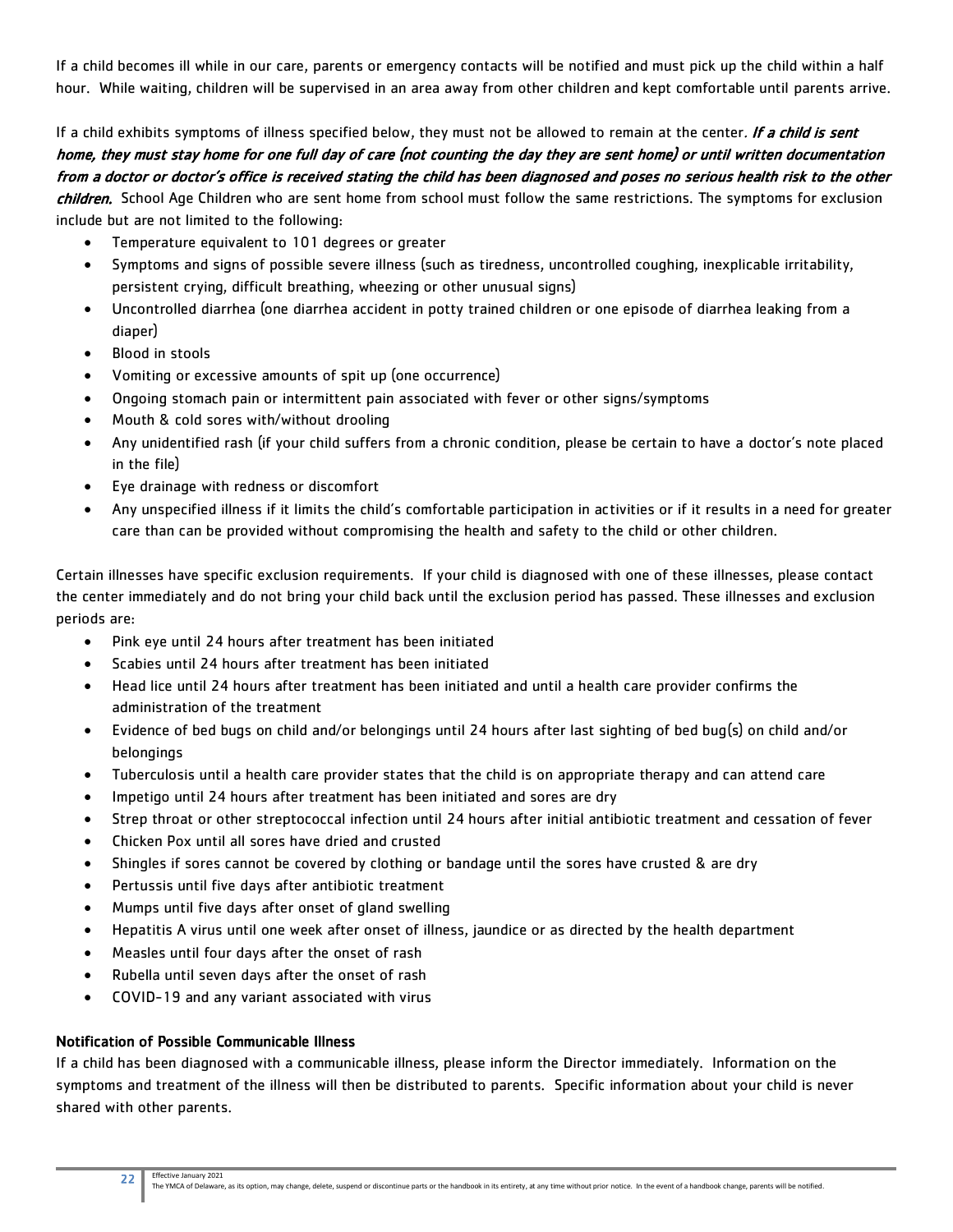#### Health Care Consultation

The YMCA has made specific arrangements with a health care provider who has agreed to provide us with consultation for both routine and emergency health care for children. If we are unable to reach the parent or child's physician, we may contact this provider for general medical advice regarding the child's specific needs.

#### Dispensing Medication

For our staff to administer medication, a parent permission form must be filled out indicating the name of the child, date of birth, allergies, doctor's name and phone number, pharmacy phone number, name of medication, time when given, route of administrating, expiration date, start date, end date and reason for medication. For maintenance medications, this form must be completed each month. This form and all medication must be given to your child's teacher for safe keeping. All medications are dispensed by certified staff and recorded on the medication form. The Y will make reasonable accommodations to meet the medication needs for children with disabilities. Additional information may be required to determine the necessary accommodations.

For the safety of all children, please do not leave any medication in the children's bags or cubbies. Topical creams, bug spray and sunscreen are considered medication and cannot be applied by a child or left in their cubby. Never send in bottles or food with medication in it. Children's medications will be stored in a locked cabinet, closet or other secure location.

All prescription medicines must be in the original container with a current prescription label stating the child's name, dosage, times, and type of medication. Certain non-prescription medication (Tylenol, Triaminic, etc.) will be given when they are provided by the parent in their original container, are unexpired, or accompanied by a physician's note listing days, times, and amounts of dosage.

#### Food Allergies

Parents must provide a complete medical history, including any food allergies or intolerances, at the time of enrollment. Each staff person working with a child with known food allergies or intolerances is given a copy of the information. Additionally, if a child's doctor has created a food allergy action plan, the parent must provide a copy to the center. Children with food allergies or intolerances will need to provide a food substitution form completed by the parent and child's medical provider.

## Community Partnerships

At the Y, we strive to provide the highest quality care for your child. As part of this commitment, we work with other community agencies to supplement or enhance our programs. We maintain active partnerships as described here.

#### American Camp Association

The American Camp Association is a community of camp professionals who, [for over 100 years,](http://www.acacamp.org/anniversary/) have joined together to share our knowledge and experience and to ensure the quality of camp programs. As an organization, we value the world, the people who live in it, and the contribution each individual can make. The YMCA of Delaware is committed to achieving the standards provided by the American Camp Association.

#### Coordinated Approach to Child Health (CATCH)

CATCH is a health program designed to help children and their families adopt healthy eating and physical activity behaviors. The students engage in a number of stimulating and non-competitive games and exercises that are developmentally appropriate and FUN as well as learn healthy eating habits and behaviors.

#### Delaware Stars for Early Success

Effective January 2021

Delaware Stars for Early Success is a Quality Rating and Improvement System (QRIS), which is a method used to assess, improve and communicate the level of quality in early care and education and school-age settings. It establishes quality standards for programs and provides technical assistance and limited financial support to programs involved in Stars as they engage in quality improvement efforts. Delaware Stars is designed as a voluntary system that expects programs to work on improving quality by moving up the Star Levels.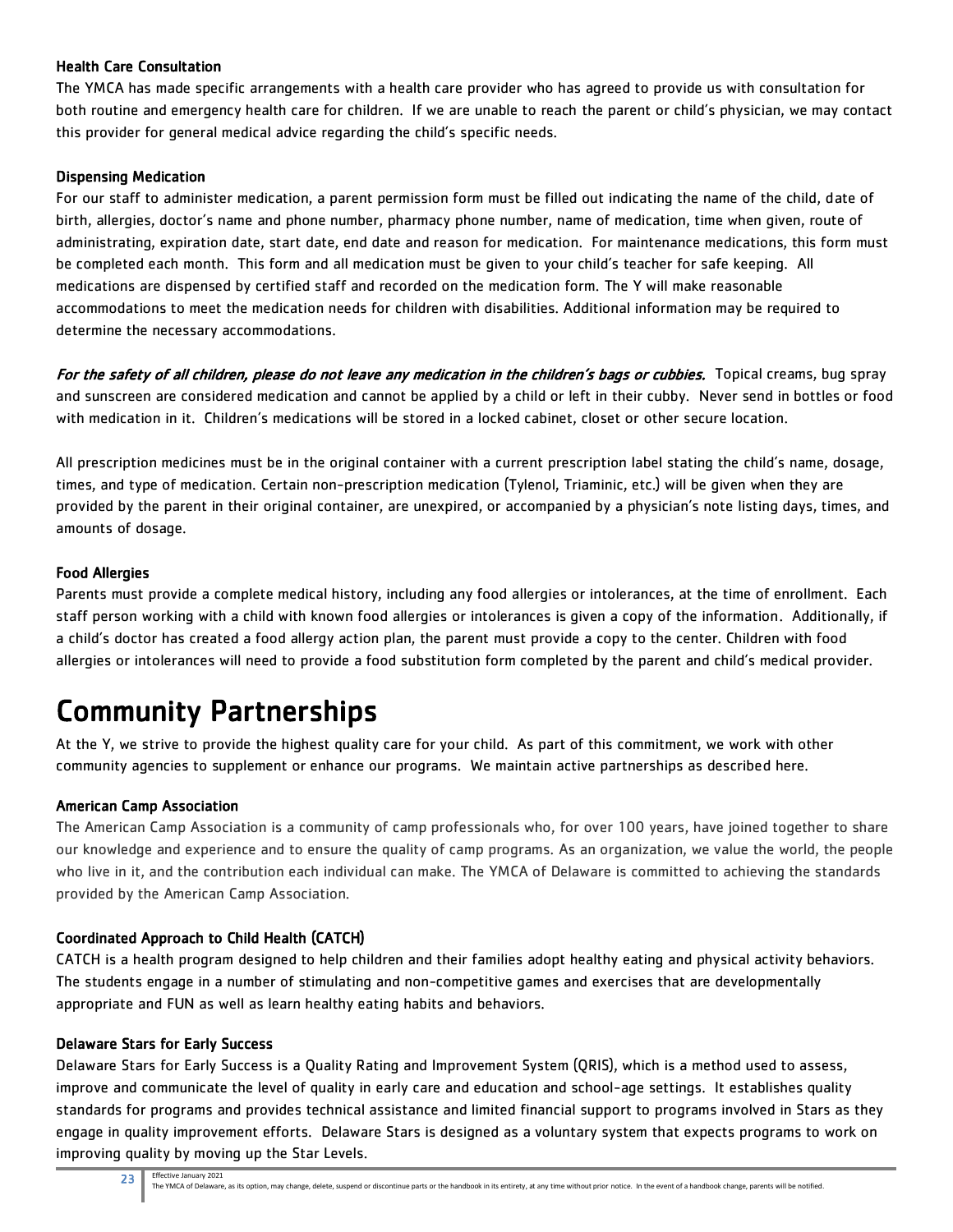#### The Food Bank of Delaware

The Food Bank of Delaware provides nutritious foods to Delawareans in need and facilitates long-term solutions to the problems of hunger and poverty through community education and advocacy.

#### Foster Grandparent Program

The Foster Grandparent Program strives to provide opportunities for older adults to connect with the youth in their community, providing individualized and supportive service, helping the children grow physically, emotionally, socially, and mentally. This program recruits, trains, and involves low-income persons, aged 55 and over, in giving supportive one-on-one attention to youth. Foster Grandparents work with children, and their families, who could benefit from their experience. They are guided by an individualized plan directed to meet the specific needs of the child and/or their family.

#### Nemours Bright Start Early Literacy Program

Nemours Bright Start Early Literacy Program is a unique, interactive and fun program that is specifically designed for teaching early literacy skills to at-risk children. At-risk children are those that do not meet a certain mastery of early literacy skills such as being able to identify letters and letter sounds. In the fall, children in our Pre-Kindergarten classrooms will be assessed to determine their early literacy skills. Those children who are identified to be at risk will participate in lessons designed specifically to target their literacy skills. The 20 lesson program puts teachers on the cutting edge of early literacy best practices with a hands-on approach to building reading readiness skills in struggling learners. The program includes proven instructional strategies for developing oral language, print awareness, alphabet knowledge, phonological awareness, emergent writing, and comprehension.

#### PNC Financial Literacy

The PNC Grow Up Great financial education initiative leverages the experience of PNC and Sesame Workshop, its partner in early childhood education, along with funding provided by the PNC Foundation. The initiative will serve children, their parents, caregivers and teachers to enhance financial education for families.

#### Read Aloud Delaware

Read Aloud Delaware is a nonprofit corporation dedicated to the promotion of reading in Delaware. Read Aloud Delaware promotes reading aloud to children in order to encourage a love of books and a desire to become a reader. They also help parents prepare their children to learn once they enter school. Volunteers of all ages read one on one to children in [child care](http://www.readalouddelaware.org/about.cfm) centers, clinics, and shelters serving [low income](http://www.readalouddelaware.org/about.cfm) families.

#### School District Partnerships

We coordinate our Before & After School Program with local schools to ensure that children in our care arrive safely to our buses in the school pick-up lines and, when possible, maintain communication with the school regarding changes in a child's schedule. A current list of schools that we serve is available on the YMCA's website.

#### State of Delaware – Division of Child Mental Health Services

The State of Delaware's Division of Social Services, DCMHS, provides Early Childhood Mental Health Consultation Services at no cost to Delaware early childhood education programs across the state. Contracted, licensed mental health professionals with experience in working in pre-school settings and with training in evidence-based mental health practices are now partnering with early child care provider staff, providing child-specific mental health consultations at the request of the programs and working together to decrease problem behaviors while increasing positive, prosocial behaviors to promote the child's social and emotional wellbeing. Research shows that social-emotional wellbeing is most important when predicting success as children move from preschool settings to enter first grade.

#### Walmart Foundation

24

In 1982, the Walmart Foundation was created to help support the communities Walmart serves. Together, Walmart and the Walmart Foundation generally provide more than \$1 billion in cash and in-kind annual giving. The Walmart Foundation supports the meal programs at many of our locations.